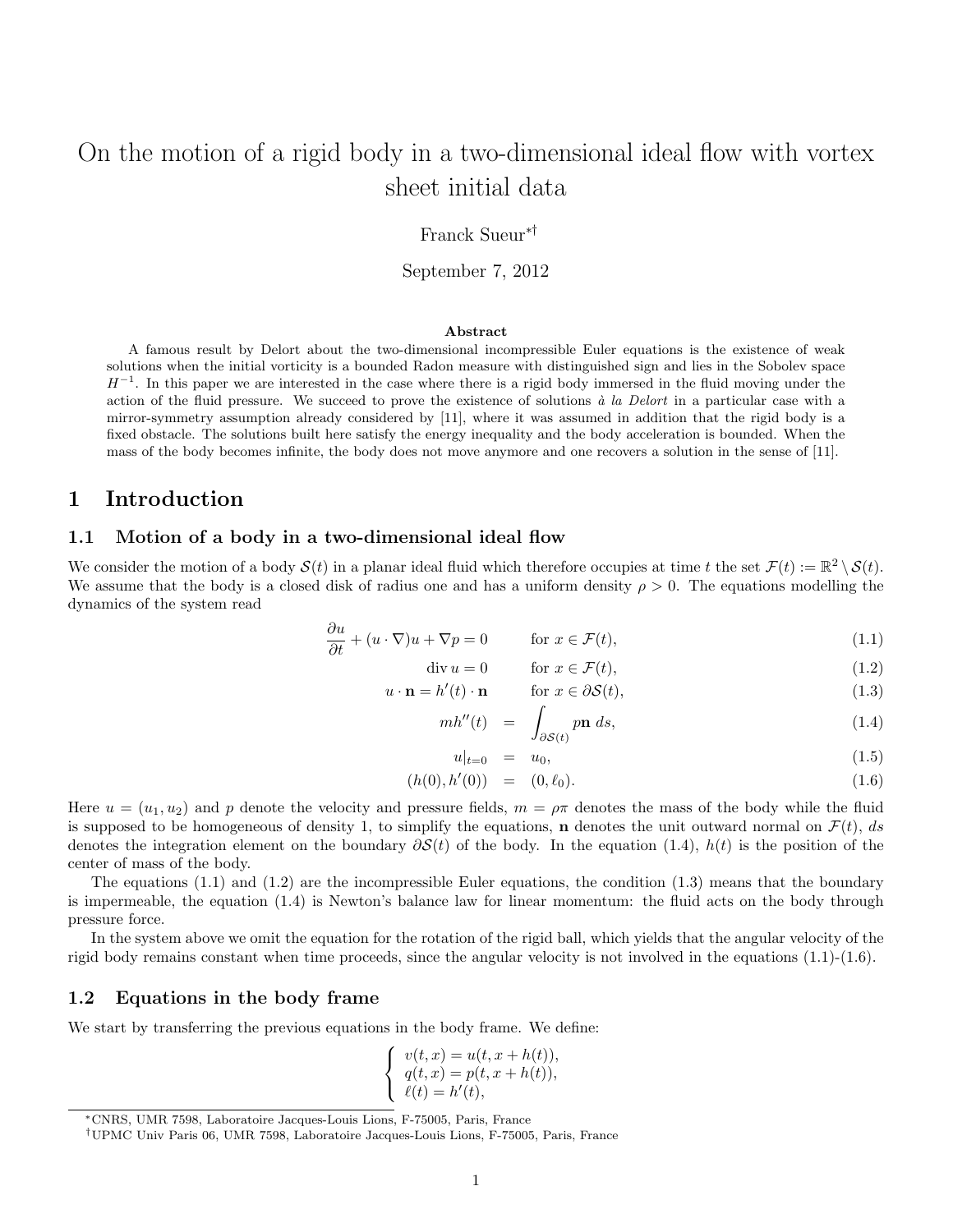so that the equations  $(1.1)-(1.6)$  become

$$
\frac{\partial v}{\partial t} + \left[ (v - \ell) \cdot \nabla \right] v + \nabla q = 0 \qquad x \in \mathcal{F}_0,
$$
\n(1.7)

$$
\operatorname{div} v = 0 \qquad x \in \mathcal{F}_0,\tag{1.8}
$$

$$
v \cdot \mathbf{n} = \ell \cdot \mathbf{n} \qquad x \in \partial S_0,\tag{1.9}
$$

$$
m\ell'(t) = \int_{\partial \mathcal{S}_0} q \mathbf{n} \, ds \tag{1.10}
$$

$$
v(0,x) = v_0(x) \qquad x \in \mathcal{F}_0,\tag{1.11}
$$

$$
\ell(0) = \ell_0. \tag{1.12}
$$

where  $S_0$  denotes the closed unit disk, which is the set initially occupied by the solid and  $\mathcal{F}_0 := \mathbb{R}^2 \setminus S_0$  is the one occupied by the fluid.

### 1.3 Vortex sheets data

Such a problem has been tackled by [13] in the case of a smooth initial data with finite kinetic energy, by [5] in the case of Yudovich-like solutions (with bounded vorticities) and by [4] in the case where the initial vorticity of the fluid has a  $L_c^p$ vorticity with  $p > 2$ . The index c is used here and in the sequel for "compactly supported". These works provided the global existence of solutions. Actually the result of [13] was extended in [12] to the case of a solid of arbitrary form, for which rotation has to be taken into account, and the works [5] and [4] deal with an arbitrary form as well. Furthermore we address in [6] the case of an initial vorticity in  $L_c^p$  with  $p>1$ , in order to achieve the investigation of solutions "à la DiPerna-Majda", referring here to the seminal work [2] in the case of a fluid alone.

It is therefore natural to try to extend these existence results to the case, more singular, of vortex sheet initial data. In the case of a fluid alone, without any moving body, vortex sheet motion is a classical topic in fluid dynamics. Several approaches have been tried. Here we will follow the approach initiated by J.-M. Delort in [1] who proved global-in-time existence of weak solutions for the incompressible Euler equations when the initial vorticity is a compactly supported, bounded Radon measure with distinguished sign in the Sobolev space  $H^{-1}$ . The pressure smoothness in Delort's result is very bad so that it could be a-priori argued that the extension to the case of an immersed body should be challenging since the motion of the solid is determined by the pressure forces exerted by the fluid on the solid boundary. However the problem  $(1.7)$ – $(1.12)$  admits a global weak formulation where the pressure disappears. The drawback is that test functions involved in this weak formulation do not vanish on the interface between the solid and the fluid, an unusual fact in Delort's approach, where the solution rather satisfies a weak formulation of the equations which involves some test functions compactly supported in the fluid domain (which is open) and the boundary condition is prescribed in a trace sense.

Yet in the paper [10], the authors deal with the case of an initial vorticity compactly supported, bounded Radon measure with distinguished sign in  $H^{-1}$  in the upper half-plane, superimposed on its odd reflection in the lower halfplane. The corresponding initial velocity is then mirror symmetric with respect to the horizontal axis. In the course of proving the existence of solutions to this problem, they are led to introduce another notion of weak solution that they called boundary-coupled weak solution, which relies on a weak vorticity formulation which involves some test functions that vanish on the boundary, but not their derivatives. They have extended their analysis to the case of a fluid occupying the exterior of a symmetric fixed body in [11].

#### 1.4 Mirror symmetry

In this paper, we assume that the initial velocities  $\ell_0$  and  $v_0$  are mirror symmetric with respect to the horizontal axis given by the equation  $x_2 = 0$ . Our setting here can therefore be seen as an extension of the one in [11] from the case of a fixed obstacle to the case of a moving body.

For the body velocity  $\ell_0 \in \mathbb{R}^2$  the mirror symmetry entails that  $\ell_0$  is of the form  $\ell_0 = (\ell_{0,1}, 0)$ . Let us now turn our attention to the fluid velocity. Let

$$
\mathcal{F}_{0,\pm} := \{ x \in \mathcal{F}_0 / \pm x_2 > 0 \} \text{ and } \Gamma_{\pm} := \partial \mathcal{F}_{0,\pm}.
$$

If  $x = (x_1, x_2) \in \mathcal{F}_{0,\pm}$  then we denote  $\tilde{x} := (x_1, -x_2) \in \mathcal{F}_{0,\mp}$ . To avoid any confusion let us say here that for a smooth vector field  $u = (u_1, u_2)$ , the mirror symmetry assumption means that for any  $x \in \mathcal{F}_{0,\pm}$ ,  $(u_1, u_2)(\tilde{x}) = (u_1, -u_2)(x)$ .

This assumption has two important consequences. First the vorticity  $\omega := \text{curl } v := \partial_1 v_2 - \partial_2 v_1$  is odd with respect to the variable  $x_2$  and therefore its integral over the fluid domain  $\mathcal{F}_0$  vanishes. The other one is that the circulation of the initial velocity around the body vanishes. In such a case, it is very natural to consider finite energy velocity.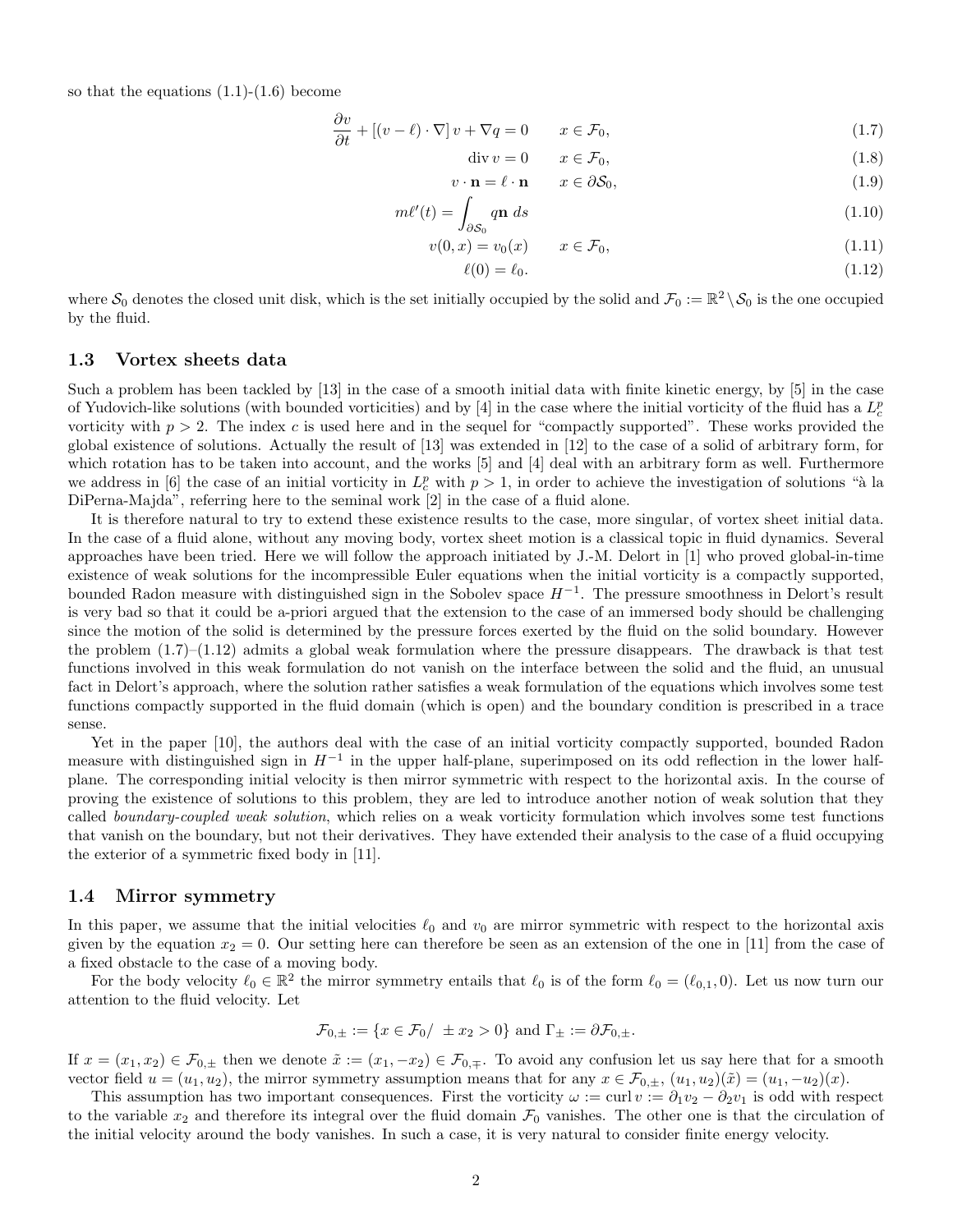We will explain why in the next section by considering the link between velocity and vorticity.

Let us also mention that the analysis performed here can be adapted to the case of a body occupying a smooth, bounded, simply connected closed set, which is symmetric with respect to the horizontal coordinate axis, and which is not allowed to rotate (for instance because of the action of an exterior torque on the body preventing any rotation, or because the angular mass is infinite).

### 1.5 A velocity decomposition

We denote by

$$
G(x,y) := \frac{1}{2\pi} \ln \frac{|x-y|}{|x-y^*| |y|}, \text{ where } y^* := \frac{y}{|y|^2},
$$

the Green's function of  $\mathcal{F}_0$  with Dirichlet boundary condition. We also introduce the functions

$$
H(x) := \frac{x^{\perp}}{2\pi|x|^2} \text{ and } K(x, y) := H(x - y) - H(x - y^*),
$$
\n(1.13)

with the notation  $x^{\perp} := (-x_2, x_1)$  when  $x = (x_1, x_2)$ , which are the kernels of the Biot-Savart operators respectively in the full plane and in  $\mathcal{F}_0$ . More precisely we define the operator  $K[\omega]$  as acting on  $\omega \in C_c^{\infty}(\mathcal{F}_0)$  through the formula

$$
K[\omega](x) = \int_{\mathcal{F}_0} K(x, y)\omega(y)dy.
$$

We will extend this definition to bounded Radon measures in the sequel but let us consider here the smooth case first to clarify the presentation. We also define the hydrodynamic Biot-Savart operator  $K_{\mathcal{H}}[\omega]$  by

$$
K_{\mathcal{H}}[\omega](x) = \int_{\mathcal{F}_0} K_{\mathcal{H}}(x, y)\omega(y)dy \text{ with } K_{\mathcal{H}}(x, y) := K(x, y) + H(x).
$$

One easily verifies that

$$
\lim_{|x|+|y|\to+\infty} K_{\mathcal{H}}(x,y) - H(x-y) = 0
$$
\n(1.14)

 $\Box$ 

and that H and  $K_{\mathcal{H}}[\omega]$  satisfy

$$
\operatorname{div} H = 0, \operatorname{curl} H = 0 \text{ in } \mathcal{F}_0, H \cdot \mathbf{n} = 0 \text{ in } \partial \mathcal{S}_0, \int_{\partial \mathcal{S}_0} H \cdot \mathbf{n}^{\perp} ds = -1, \lim_{|x| \to +\infty} H = 0,
$$
 (1.15)

$$
\operatorname{div} K_{\mathcal{H}}[\omega] = 0, \operatorname{curl} K_{\mathcal{H}}[\omega] = \omega \text{ in } \mathcal{F}_0, K_{\mathcal{H}}[\omega] \cdot \mathbf{n} = 0 \text{ in } \partial \mathcal{S}_0, \int_{\partial \mathcal{S}_0} K_{\mathcal{H}}[\omega] \cdot \mathbf{n}^{\perp} ds = 0, \lim_{|x| \to +\infty} K_{\mathcal{H}}[\omega] = 0. \tag{1.16}
$$

Let us also define the Kirchhoff potentials

$$
\Phi_i(x) := -\frac{x_i}{|x|^2},
$$

which satisfies

$$
-\Delta\Phi_i = 0 \text{ for } x \in \mathcal{F}_0, \quad \Phi_i \to 0 \text{ for } |x| \to +\infty, \quad \frac{\partial \Phi_i}{\partial \mathbf{n}} = \mathbf{n}_i \text{ for } x \in \partial \mathcal{S}_0,
$$
\n(1.17)

for  $i = 1, 2$ , where  $\mathbf{n}_1$  and  $\mathbf{n}_2$  are the components of the normal vector **n**. Let us also observe  $\nabla \Phi_i$  is in  $C^{\infty}(\overline{\mathcal{F}_0}) \cap L^2(\mathcal{F}_0)$ , and that the derivatives of higher orders of  $\nabla \Phi_i$  are also in  $L^2(\mathcal{F}_0)$ .

Then we have the following decomposition result :

**Lemma 1.** Let  $\omega \in C_c^{\infty}(\mathcal{F}_0)$ ,  $\ell := (\ell_1, \ell_2) \in \mathbb{R}^2$  and  $\gamma \in \mathbb{R}$ . Then there exists one only smooth divergence free vector field u such that  $u \cdot \mathbf{n} = \ell \cdot \mathbf{n}$  on  $\partial \mathcal{S}_0$ ,  $\int_{\partial \mathcal{S}_0} u \cdot \mathbf{n}^{\perp} ds = \gamma$ , curl  $u = \omega$  in  $\mathcal{F}_0$  and such that u vanishes at infinity. Moreover  $u = K[\omega] + \ell_1 \nabla \Phi_1 + \ell_2 \nabla \Phi_2 + (\alpha - \gamma)H$ , where  $\alpha := \int_{\mathcal{F}_0} \omega dx$ .

*Proof.* Combining  $(1.15)$ ,  $(1.16)$  and  $(1.17)$  we get the existence part. Regarding the uniqueness, it is sufficient to apply [8, Lemma 2.14].

Now our point is that considering some mirror symmetric velocities u and  $\ell$ , assuming again that u is smooth with  $\omega := \text{curl } u$  in  $C_c^{\infty}(\mathcal{F}_0)$ , one has  $\int_{\partial \mathcal{S}_0} u \cdot \mathbf{n}^{\perp} ds = 0$  and  $\int_{\mathcal{F}_0} \omega dx = 0$ , so that, according to the previous lemma,  $u =$  $K[\omega] + \ell_1 \nabla \Phi_1$ . One then easily infers from the definitions above that  $u \in L^2(\mathcal{F}_0)$ . The kinetic energy  $m\ell^2 + \int_{\mathcal{F}_0} u^2 dx$  of the system "fluid+body" is therefore finite. Let us also stress that u can also be written as  $u = K_{\mathcal{H}}[\omega] + \ell_1 \nabla \Phi_1$ . Here the advantage of using  $K_{\mathcal{H}}[\omega]$  rather than  $K[\omega]$  is that we will make use of (1.14), which is not satisfied with  $K(x, y)$ instead of  $K_{\mathcal{H}}(x, y)$ .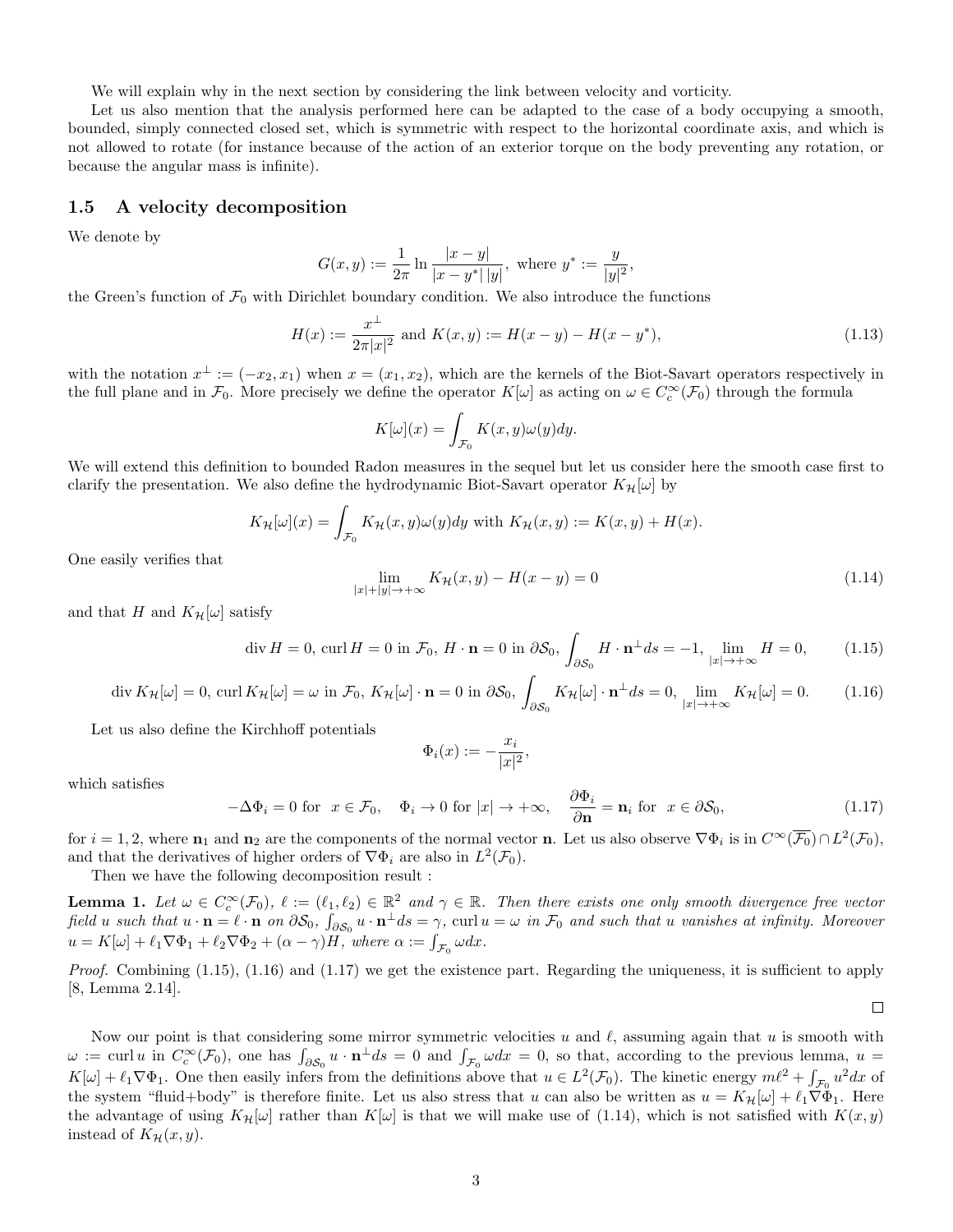### 1.6 Cauchy data

Let us now define properly the Cauchy data we are going to consider in this paper. For a subset X of  $\mathbb{R}^2$  we will use the notation  $\mathcal{BM}(X)$  for the set of the bounded measures over X,  $\mathcal{BM}_+(X)$  for the set of the positive measures over X.  $\mathcal{BM}_c(X)$  the subspace of the measures of  $\mathcal{BM}(X)$  which are compactly supported in X and, following the terminology of [11], we will say that a  $\omega \in \mathcal{BM}(\mathcal{F}_0)$  is nonnegative mirror symmetric (*NMS* for short) if it is odd with respect to the horizontal axis and if it is nonnegative in the upper half-plane. This means that for any  $\phi \in C_c(\mathcal{F}_0;\mathbb{R}),$ 

$$
\int_{\mathcal{F}_0} \phi(x) d\omega(x) = -\int_{\mathcal{F}_0} \phi(\tilde{x}) d\omega(x),\tag{1.18}
$$

with the notation of Section 1.4.

We now extend the operator  $K[\cdot]$  to any  $\omega \in \mathcal{BM}(\overline{\mathcal{F}_0})$  by defining  $K[\omega] \in C_c^{\infty}(\overline{\mathcal{F}_0})'$  through the formula

$$
\forall f \in C_c^{\infty}(\overline{\mathcal{F}_0}), \quad \langle K[\omega], f \rangle := -\int_{\overline{\mathcal{F}_0}} \int_{\overline{\mathcal{F}_0}} G(x, y) \operatorname{curl} f(x) \, dx \, d\omega(y). \tag{1.19}
$$

Let  $\ell_{0,1} \in \mathbb{R}$  and  $\ell_0 = (\ell_{0,1}, 0)$ . Let  $\omega_{0,+} \in \mathcal{BM}_{c,+}(\mathcal{F}_{0,+})$  and  $\omega_{0,-}$  the corresponding measure in  $\mathcal{F}_{0,-}$  obtained by odd reflection. We then denote  $\omega_0 := \omega_{0,+} + \omega_{0,-}$  which is in  $\mathcal{BM}(\mathcal{F}_0)$  and is NMS. We define accordingly the initial fluid velocity by  $v_0 := K[\omega_0] + \ell_{0,1}\nabla\Phi_1$ .

#### 1.7 Weak formulation

Let us now give a global weak formulation of the problem by considering -for solution and for test functions- a velocity field on the whole plane, with the constraint to be constant on  $S_0$ . We introduce the following space

$$
\mathcal{H} = \left\{ \Psi \in L^2(\mathbb{R}^2); \quad \mathrm{div}\,\Psi = 0 \quad \mathrm{in}\,\,\mathbb{R}^2, \,\,\nabla\Psi = 0 \quad \mathrm{in}\,\,\mathcal{S}_0 \right\},
$$

which is a Hilbert space endowed with the scalar product

$$
(\overline{u}, \overline{v})_{\rho} := \int_{\mathbb{R}^2} (\rho \chi_{\mathcal{S}_0} + \chi_{\mathcal{F}_0}) \overline{u} \cdot \overline{v} = m \ell_u \cdot \ell_v + \int_{\mathcal{F}_0} u \cdot v \, dx,\tag{1.20}
$$

where the notation  $\chi_A$  stands for the characteristic funtion of the set  $A, \ell_u \in \mathbb{R}^2$  and  $u \in L^2(\mathcal{F}_0)$  denote respectively the restrictions of  $\overline{u}$  to  $\mathcal{S}_0$  and  $\mathcal{F}_0$ . Let us stress here that because, by definition of  $\mathcal{H}, \overline{u}$  is assumed to satisfy the divergence free condition in the whole plane, the normal component of these restrictions have to match on the boundary  $\partial \mathcal{S}_0$ . We will denote  $\|\cdot\|_{\rho}$  the norm associated to  $(\cdot, \cdot)_{\rho}$ . Let us also introduce  $\mathcal{H}_T$  the set of the test functions  $\Psi$  in  $C^1([0,T];\mathcal{H})$ with its restriction  $\Psi|_{[0,T]\times\overline{\mathcal{F}_0}}$  to the closure of the fluid domain in  $C_c^1([0,T]\times\overline{\mathcal{F}_0})$ .

**Definition 2.** Let be given  $\overline{v}_0 \in \mathcal{H}$  and  $T > 0$ . We say that  $\overline{v} \in C([0,T]; \mathcal{H} - w)$  is a weak solution of  $(1.7)$ – $(1.12)$  in [0, T] if for any test function  $\Psi \in \mathcal{H}_T$ ,

$$
(\Psi(T,\cdot),\overline{v}(T,\cdot))_{\rho} - (\Psi(0,\cdot),\overline{v}_0)_{\rho} = \int_0^T (\frac{\partial \Psi}{\partial t},\overline{v})_{\rho} dt + \int_0^T \int_{\mathcal{F}_0} v \cdot [((v-\ell_v)\cdot\nabla)\Psi] dx dt.
$$
 (1.21)

Definition 2 is legitimate since a classical solution of  $(1.7)$ – $(1.12)$  in  $[0, T]$  is also a weak solution. This follows easily from an integration by parts in space which provides

$$
(\partial_t \overline{v}, \Psi)_{\rho} = \int_{\mathcal{F}_0} v \cdot [((v - \ell_v) \cdot \nabla) \Psi] dx,
$$

and then from an integration by parts in time.

### 1.8 Results

Our main result is the following.

**Theorem 3.** Let be given a Cauchy data  $\overline{v}_0 \in \mathcal{H}$  as described in Section 1.6. Let  $T > 0$ . Then there exists a weak solution of  $(1.7)$ – $(1.12)$  in  $[0, T]$ . In addition this solution preserves the mirror-symmetry and satisfies the energy inequality: for any  $t \in [0,T]$ ,  $\|\overline{v}(t, \cdot)\|_{\rho} \leq \|\overline{v}_0\|_{\rho}$ . Moreover the acceleration  $\ell'$  of the body is bounded in  $[0, T]$ .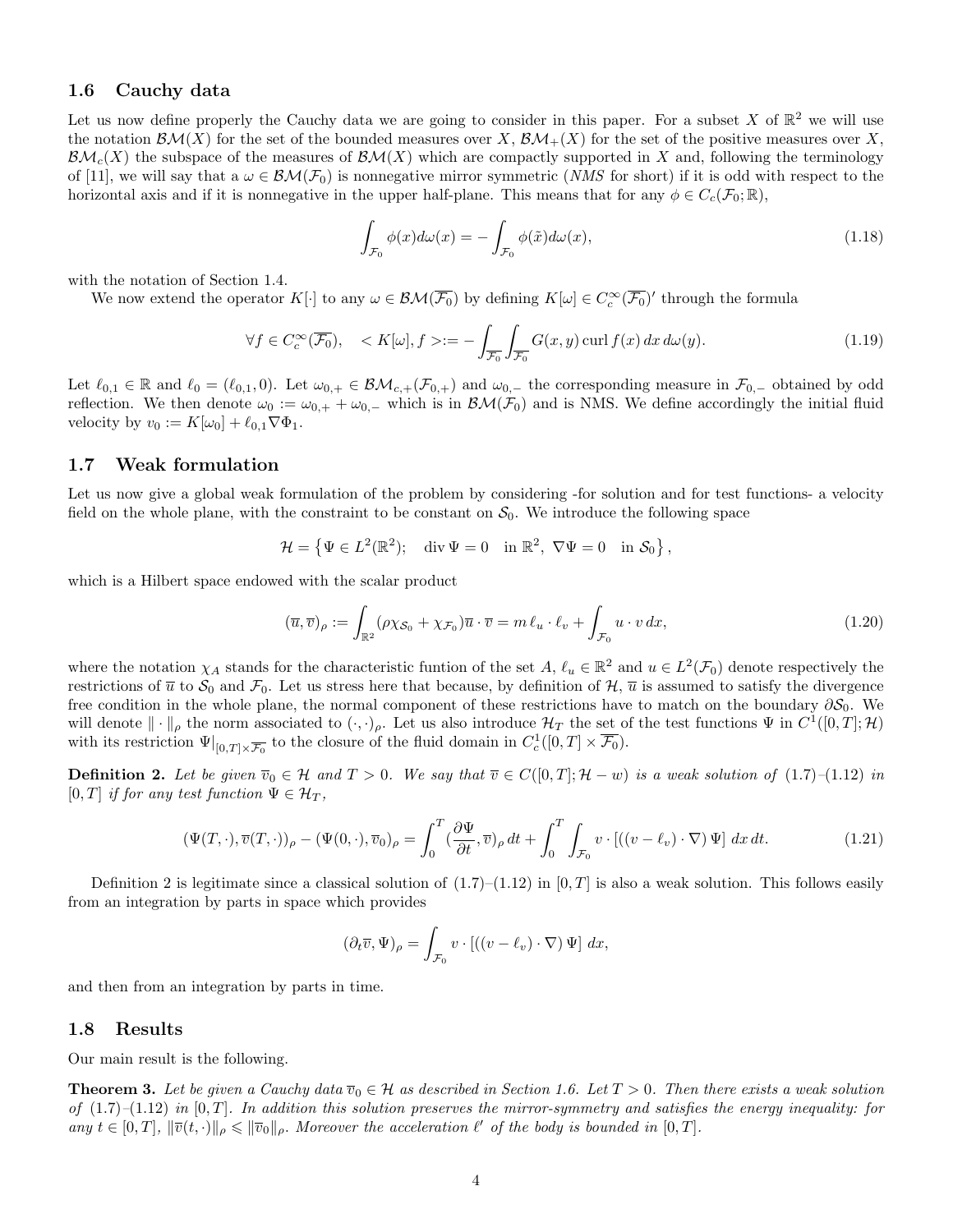Let us slightly specify the last assertion. Actually the proof will provide a bound of  $\|\ell'\|_{L^{\infty}(0,T)}$  which only depends on the body mass m and on the initial energy  $\|\overline{v}_0\|_{\rho}$ , but not on T.

Let us also stress that it is straightforward, by an energy estimate, to prove that the weak solution above enjoys a weak-strong uniqueness property. Then, applying Th. 1 of [15], it follows that uniqueness holds for a  $G_{\delta}$  dense subset of  $H$  endowed with its weak topology.

When the mass  $m$  of the body goes to infinity one should expect that the body cannot move anymore so that the system  $(1.7)$ – $(1.12)$  degenerates into the Euler equations in  $\mathcal{F}_0$ , that is

$$
\frac{\partial v}{\partial t} + [v \cdot \nabla] v + \nabla q = 0 \qquad x \in \mathcal{F}_0,
$$
\n(1.22)

 $\text{div } v = 0 \qquad x \in \mathcal{F}_0,$  (1.23)

$$
v \cdot \mathbf{n} = 0 \qquad x \in \partial S_0,\tag{1.24}
$$

$$
v(0, x) = v_0(x) \qquad x \in \mathcal{F}_0, \tag{1.25}
$$

The following result justifies this intuition for the weak solutions obtained in Theorem 3. In this case one will obtain at the limit some solutions of  $(1.22)$ – $(1.25)$  in the sense of the following definition. We will denote  $C_{c,\sigma}^1(\overline{\mathcal{F}_0})$  (respectively  $C_{c,\sigma}^1([0,T]\times\overline{\mathcal{F}_0})$  the subspace of the vector fields in  $C_c^1(\overline{\mathcal{F}_0},\mathbb{R}^2)$  (resp.  $C_c^1([0,T]\times\overline{\mathcal{F}_0},\mathbb{R}^2)$ ) which are divergence free and tangent to the boundary  $\partial \mathcal{F}_0$  (resp. tangent to  $\partial \mathcal{F}_0$  for any  $t \in [0,T]$ ). We denote by  $L^2_{\sigma}(\mathcal{F}_0)$  the closure of  $C^1_{c,\sigma}(\overline{\mathcal{F}_0})$  for the  $L^2$  topology.

**Definition 4.** Let be given  $v_0 \in L^2_{\sigma}(\mathcal{F}_0)$  and  $T > 0$ . We say that  $v \in C([0,T]; L^2_{\sigma}(\mathcal{F}_0) - w)$  is a weak solution of  $(1.22)$ - $(1.25)$  in  $[0,T]$  if for any test function  $\Psi \in C^1_{c,\sigma}([0,T] \times \overline{\mathcal{F}}_0;\mathbb{R}^2)$ ,

$$
\int_{\mathcal{F}_0} \Psi(T, \cdot) \cdot v(T, \cdot) \, dx - \int_{\mathcal{F}_0} \Psi(0, \cdot) \cdot v_0 \, dx = \int_0^T \int_{\mathcal{F}_0} \frac{\partial \Psi}{\partial t} \cdot v \, dx \, dt + \int_0^T \int_{\mathcal{F}_0} v \cdot \left[ (v \cdot \nabla) \Psi \right] \, dx \, dt. \tag{1.26}
$$

Observe that in Definition 4 the test functions are not required to vanish in the neighborhood of the boundary, they are only tangent, what makes this definition slightly more stringent than the definition used in Delort or Schochet's papers [1, 16] where the boundary condition (1.24) is prescribed in a trace sense. This is the counterpart for the velocity formulation of the notion of boundary-coupled solution introduced in the vorticity formulation in [10] and [11].

**Theorem 5.** Let be given a Cauchy data  $\overline{v}_0 \in \mathcal{H}$  as in Theorem 3. Assume furthermore that  $\ell_0 = 0$ . Let  $T > 0$ . For any mass  $m > 0$ , consider a weak solution  $\overline{v}^m$  as given by Theorem 3. Then there exists a sequence  $(m_k)_{k \in \mathbb{N}}$  converging to  $+\infty$  such that  $(\overline{v}^{m_k})_k$  converges in  $C([0,T]; \mathcal{H}-w)$  to  $\overline{v}$  with  $\ell=0$  and v is a weak solution of  $(1.22)-(1.25)$  in  $[0, T]$ . Moreover  $(\ell^{m_k})_k$  converges to 0 in  $W^{1,\infty}([0,T])$ .

This result extends Theorem 4 of [14] to more irregular solutions, but for a more particular geometry.

Next section is devoted to the proof of Theorem 3 whereas the third and last one will be devoted to the proof of Theorem 5.

# 2 Proof of Theorem 3

A general strategy for obtaining a weak solution is to smooth out the initial data so that one gets a sequence of initial data which launch some classical solutions, and then to pass to the limit with respect to the regularization parameter in the weak formulation of the equations.

#### 2.1 A regularized sequence

Let  $(\eta_n)_n$  be a sequence of radial mollifiers. We therefore consider the sequence of regularized initial vorticities  $(\omega_0^n)_n$ given by  $\omega_0^n := (\omega_0) * \eta_n$  and some corresponding initial velocities  $(\overline{v}_0^n)_n$  in H with

$$
\overline{v}_0^n := \ell_0 \text{ in } \mathcal{S}_0 \text{ and } \overline{v}_0^n := v_0^n := K[\omega_0^n] + \ell_{0,1} \nabla \Phi_1 \text{ in } \mathcal{F}_0.
$$

Then the  $(\omega_0^n)_n$  are smooth, compactly supported in  $\mathcal{F}_0$  (at least for n large enough), NMS and bounded in  $L^1(\mathcal{F}_0)$ , and  $(\overline{v}_0^n)_n$  converges weakly in  $\mathcal H$  to  $v_0$ .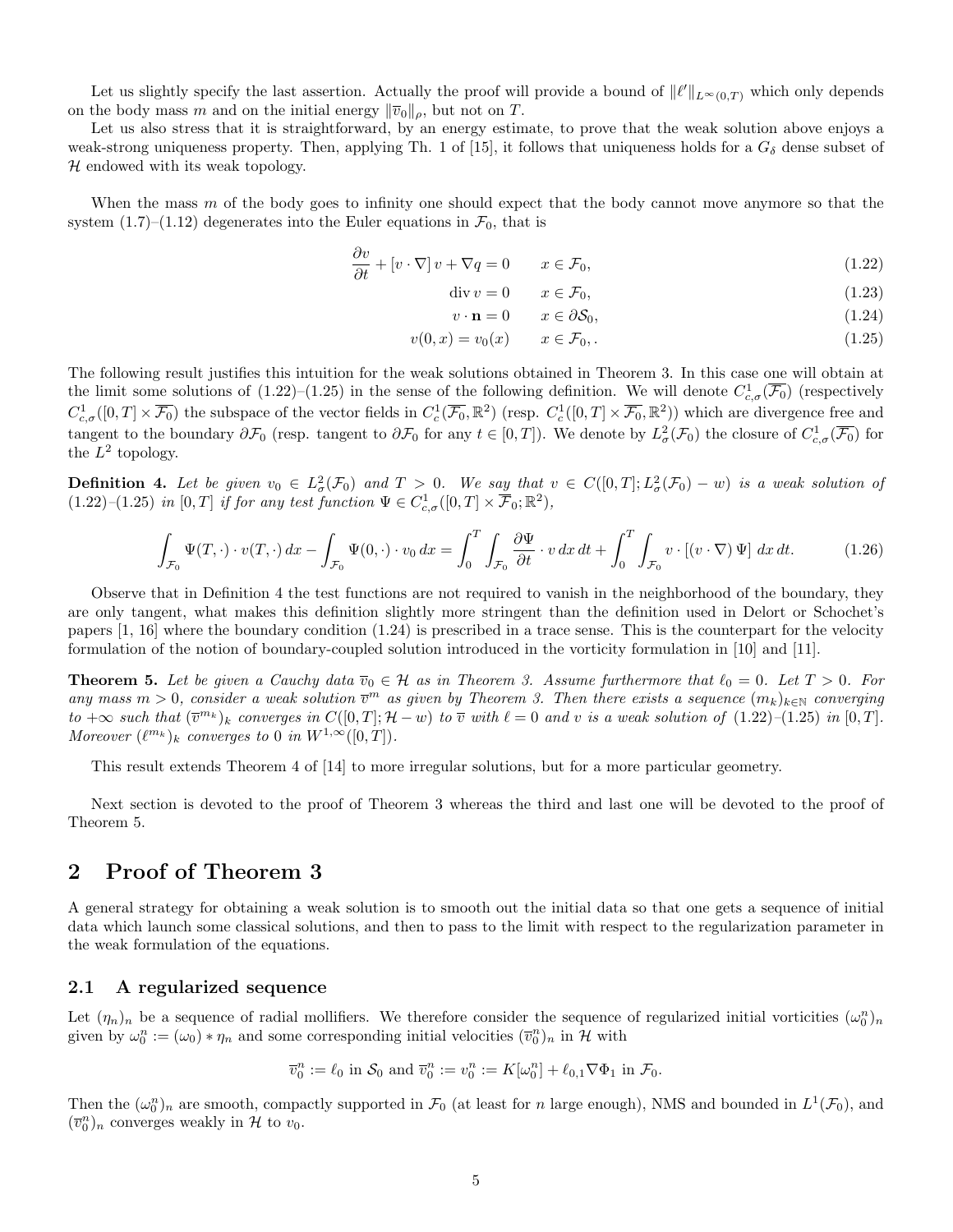Let  $(\bar{v}^n)_n$  in  $C([0,T];\mathcal{H})$  be the classical solutions of  $(1.7)-(1.12)$  in  $[0,T]$  respectively associated to the sequence  $(\bar{v}_0^n)_n$  of initial data (cf. [13]). According to Lemma 1 the restriction  $v^n$  of  $\bar{v}^n$  to  $\mathcal{F}_0$  splits into

$$
v^{n} = u^{n} + \nabla \Phi^{n} \text{ where } u^{n} := K[\omega^{n}] \text{ and } \Phi^{n} := \ell_{1}^{n} \Phi_{1}.
$$
 (2.1)

Observe in particular that from now on we denote  $\ell^n$  for  $\ell_{v^n}$ .

Moreover these solutions preserve, for any t in  $[0, T]$ , the mirror symmetry (this follows from the uniqueness of the Cauchy problem for classical solutions), the kinetic energy:

$$
\|\overline{v}^n(t,\cdot)\|_{\rho} = \|\overline{v}_0^n\|_{\rho},\tag{2.2}
$$

and the  $L^1$  norm of the vorticity on the upper and lower half-planes:

$$
\|\omega^n(t,\cdot)\|_{L^1(\mathcal{F}_{0,\pm})} = \|\omega_0^n\|_{L^1(\mathcal{F}_{0,\pm})}.\tag{2.3}
$$

This last property can be obtained from the vorticity equation:

$$
\partial_t \omega^n + (v^n - \ell^n) \cdot \nabla \omega^n = 0. \tag{2.4}
$$

As already said before a classical solution is a fortiori a weak solution, thus for any test function  $\Psi$  in  $\mathcal{H}_T$ ,

$$
(\Psi(T,\cdot),\overline{v}^n(T,\cdot))_\rho - (\Psi(0,\cdot),\overline{v}_0^n)_\rho = \int_0^T (\frac{\partial \Psi}{\partial t},\overline{v}^n)_\rho dt + \int_0^T \int_{\mathcal{F}_0} v^n \cdot [((v^n - \ell^n)\cdot \nabla) \Psi] dx dt.
$$
 (2.5)

Using the bounds (2.2) and (2.3), we obtain that there exists a subsequence  $(\bar{v}^{n_k})_k$  of  $(\bar{v}^n)$  which converges to  $\bar{v}$  in  $L^{\infty}(0,T;\mathcal{H})$  weak\* and such that  $(\omega^{n_k})_k$  converges to  $\omega$  weak\* in  $L^{\infty}(0,T;\mathcal{BM}(\overline{\mathcal{F}_0}))$ . In particular we have that  $(\ell^{n_k})_k$ converges to  $\ell$  in  $L^{\infty}(0,T)$  weak\* and that  $(v^{n_k})_k$  converges to v weak\* in  $L^{\infty}(0,T;L^2(\mathcal{F}_0))$  weak\*, where  $\ell$  and v denote respectively the restrictions to  $\mathcal{S}_0$  and  $\mathcal{F}_0$  of  $\overline{v}$ , and are mirror symmetric, so that the vector  $\ell$  is of the form  $(\ell_1, 0)$ . We deduce that  $\omega$  is NMS for almost every t in  $(0,T)$ , in the sense that for any  $\phi \in C_c(\overline{\mathcal{F}_0}; \mathbb{R})$ ,

$$
\int_{\overline{\mathcal{F}_0}} \phi(x) d\omega(x) = -\int_{\overline{\mathcal{F}_0}} \phi(\tilde{x}) d\omega(x),\tag{2.6}
$$

with the notation of Section 1.4.

Thanks to the Lebesgue dominated convergence theorem we deduce that the total mass of  $\omega$  vanishes for almost every  $t$  in  $(0, T)$ , that is

$$
\omega(t, \overline{\mathcal{F}_0}) = 0. \tag{2.7}
$$

Also, passing to the limit in the formula (1.19) yields  $u(t, \cdot) = K[\omega(t, \cdot)]$  for almost every t in  $(0, T)$ .

Our goal now is to prove that the limit obtained satisfies the weak formulation (1.21). Unfortunately, the weak convergences above are far from being sufficient to pass to the limit. We will first improve these convergences with respect to the time variable. More precisely in the next section we will give an estimate of the body acceleration which will allow to obtain convergence in  $C([0, T])$  of a subsequence of the solid velocities.

### 2.2 Estimate of the body acceleration

The goal of this section is to prove the following.

**Lemma 6.** The sequence  $((\ell^n)')_n$  is bounded in  $L^{\infty}(0,T)$ .

*Proof.* Let  $\ell$  be in  $\mathbb{R}^2$ . Then we define  $\Psi$  in H by setting  $\Psi = \ell$  in  $\mathcal{S}_0$  and  $\Psi = \nabla(\ell_1\Phi_1 + \ell_2\Phi_2)$  in  $\mathcal{F}_0$ . Therefore,  $\overline{v}^n$ being a classical solution of the system  $(1.7)$ – $(1.12)$ , one has

$$
(\partial_t \overline{v}^n, \Psi)_{\rho} = \int_{\mathcal{F}_0} v^n \cdot \left[ \left( \left( v^n - \ell^n \right) \cdot \nabla \right) \Psi \right] dx. \tag{2.8}
$$

By using the definition of the scalar product in  $(1.20)$ ,  $(1.17)$  and the boundary condition  $(1.9)$  we obtain

$$
(\partial_t \overline{v}^n, \Psi)_{\rho} = \ell^T \mathcal{M}(\ell^n)', \text{ with } \mathcal{M} := mId_2 + (\int_{\mathcal{F}_0} \nabla \Phi_i \cdot \nabla \Phi_j dx)_{i,j},
$$

which is a  $2 \times 2$  positive definite symmetric matrix that stands for the added mass of the body which, loosely speaking, measures how much the surrounding fluid resists the acceleration as the body moves through it.

Now we use that  $\nabla \Psi$  is in  $L^2(\mathcal{F}_0) \cap L^{\infty}(\mathcal{F}_0)$  and  $(2.2)$  to get that the right hand side of  $(2.8)$  is bounded uniformly in *n*. Therefore  $(\ell^n)'$  is bounded in  $L^{\infty}(0,T)$ .  $\Box$ 

In particular we deduce from this, (2.2) and Ascoli's theorem that there exists a subsequence, that we still denote  $(\ell^{n_k})_k$ , which converges strongly to  $\ell$  in  $C([0,T])$ . Moreover by weak compactness, we also have that  $((\ell^{n_k})')_k$  converges to  $\ell'$  in  $L^{\infty}(0,T)$  weak\*.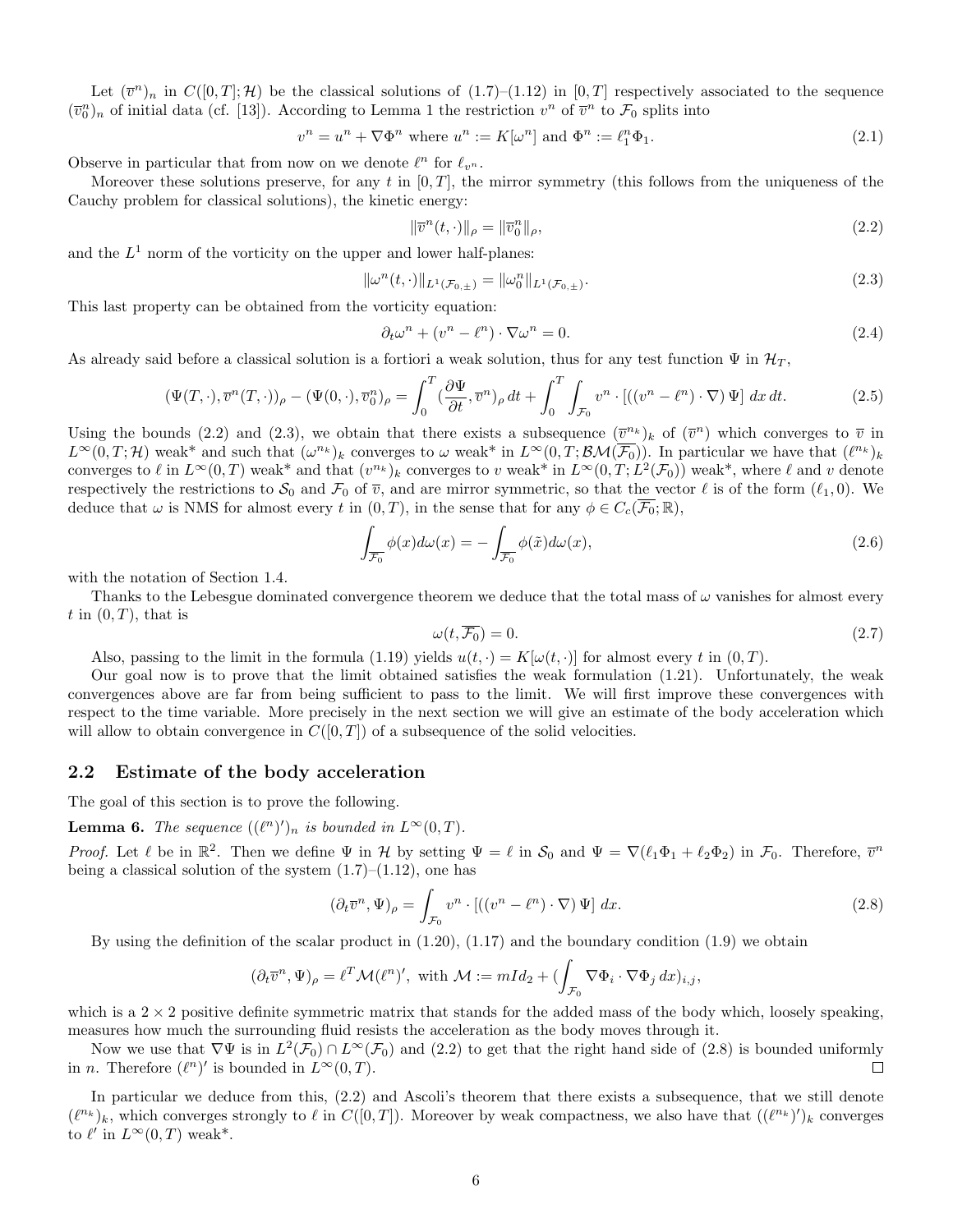### 2.3 A decomposition of the nonlinearity

The main difficult term to pass to the limit into (2.5) is the third one because of its nonlinear feature. We first use (2.1) to obtain for any test function  $\Psi$  in  $\mathcal{H}_T$ ,

$$
\int_0^T \int_{\mathcal{F}_0} v^n \cdot \left[ \left( (v^n - \ell^n) \cdot \nabla \right) \Psi \right] dx dt = T_1^n + T_2^n + T_3^n \text{ where}
$$
  

$$
T_1^n := \int_0^T \int_{\mathcal{F}_0} u^n \cdot \left[ (u^n \cdot \nabla) \Psi \right] dx dt,
$$
  

$$
T_2^n := \int_0^T \int_{\mathcal{F}_0} u^n \cdot \left[ \left( (\nabla \Phi^n - \ell^n) \cdot \nabla \right) \Psi \right] dx dt,
$$
  

$$
T_3^n := \int_0^T \int_{\mathcal{F}_0} \nabla \Phi^n \cdot \left[ \left( (u^n + \nabla \Phi^n - \ell^n) \cdot \nabla \right) \Psi \right] dx dt.
$$

From what precedes we infer that  $(T_2^{n_k})_k$  and  $(T_3^{n_k})_k$  converge respectively to  $T_2$  and  $T_3$ , where

$$
T_2 := \int_0^T \int_{\mathcal{F}_0} u \cdot [((\nabla \Phi - \ell) \cdot \nabla) \Psi] dx dt, \quad T_3 := \int_0^T \int_{\mathcal{F}_0} \nabla \Phi \cdot [((u + \nabla \Phi - \ell) \cdot \nabla) \Psi] dx dt,
$$

where  $\Phi := \ell_1 \Phi_1$ .

The term  $T_1^n$  is more complicated. We would like to use vorticity to deal with this term, as in Delort's method where ruling out vorticity concentrations (formation of Dirac masses) allows to deal with the nonlinearity. However there is a difference here: the test function  $\Psi$  involved in the term  $T_1^n$  is not vanishing in general in the neighborhood of the boundary  $\partial \mathcal{F}_0$ , and not even on this boundary. We will use several arguments to fill this gap. In the next section we point out the role played by the normal trace of test functions.

### 2.4 Introduction of the vorticity in the nonlinearity

Let us start with the following lemma.

**Lemma 7.** Let  $\omega$  be smooth compactly supported in  $\mathcal{F}_0$  such that  $u := K[\omega]$  is in  $L^2(\mathcal{F}_0)$ . Then, for  $\Psi \in C_c^1(\overline{\mathcal{F}_0})$ divergence free,

$$
\int_{\mathcal{F}_0} u \cdot \left[ (u \cdot \nabla) \Psi \right] dx = -\frac{1}{2} \int_{\partial \mathcal{S}_0} |u \cdot \mathbf{n}^{\perp}|^2 \Psi \cdot \mathbf{n} \, ds + \int_{\mathcal{F}_0} \omega u \cdot \Psi^{\perp} dx. \tag{2.9}
$$

Assume in addition that  $\omega$  is NMS, then, also for  $\Psi \in C_c^1(\overline{\mathcal{F}_0})$  divergence free,

$$
\int_{\mathcal{F}_0^{\pm}} u \cdot \left[ (u \cdot \nabla) \Psi \right] dx = -\frac{1}{2} \int_{\Gamma_{\pm}} |u \cdot \mathbf{n}^{\perp}|^2 \Psi \cdot \mathbf{n} \, ds + \int_{\mathcal{F}_0^{\pm}} \omega u \cdot \Psi^{\perp} dx. \tag{2.10}
$$

*Proof.* Let us focus on the proof of  $(2.10)$ ; the proof of  $(2.9)$  being similar. First we observe that u is smooth, divergence free, in  $L^2(\mathcal{F}_0)$  and is tangent to  $\Gamma_{\pm}$  (since  $\omega$  is NMS). Now, using that u and  $\Psi$  are divergence free, we obtain (see the appendix for a proof)

$$
u \cdot [(u \cdot \nabla)\Psi] = u^{\perp} \cdot \nabla(\Psi^{\perp} \cdot u) + \Psi \cdot \nabla(\frac{1}{2}|u|^2).
$$
 (2.11)

 $\Box$ 

Therefore integrating by parts, using that u is tangent to  $\Gamma_{\pm}$ , that div  $u^{\perp} = -\omega$  and that  $\Psi$  is divergence free, we get the desired result.

Let us first recall what happens when  $\Psi$  is in  $C_c^1(\mathcal{F}_0)$ . This will already provide some useful informations in the next section.

**Lemma 8.** Let  $\omega$  in  $\mathcal{BM}(\mathcal{F}_0)$ , diffuse (that is  $\omega({x}) = 0$  for any  $x \in \mathcal{F}_0$ ), with vanishing total mass, such that  $u := K[\omega] \in L^2(\mathcal{F}_0)$ . Let  $\Psi \in C_c^1(\mathcal{F}_0)$  divergence free. Then

$$
\int_{\mathcal{F}_0} u \cdot (u \cdot \nabla \Psi) dx = -\frac{1}{2} \iint_{\mathcal{F}_0 \times \mathcal{F}_0} H_{\Psi^\perp}(x, y) \, d\omega(x) d\omega(y),\tag{2.12}
$$

where

$$
H_f(x, y) := f(x) \cdot K_{\mathcal{H}}(x, y) + f(y) \cdot K_{\mathcal{H}}(y, x).
$$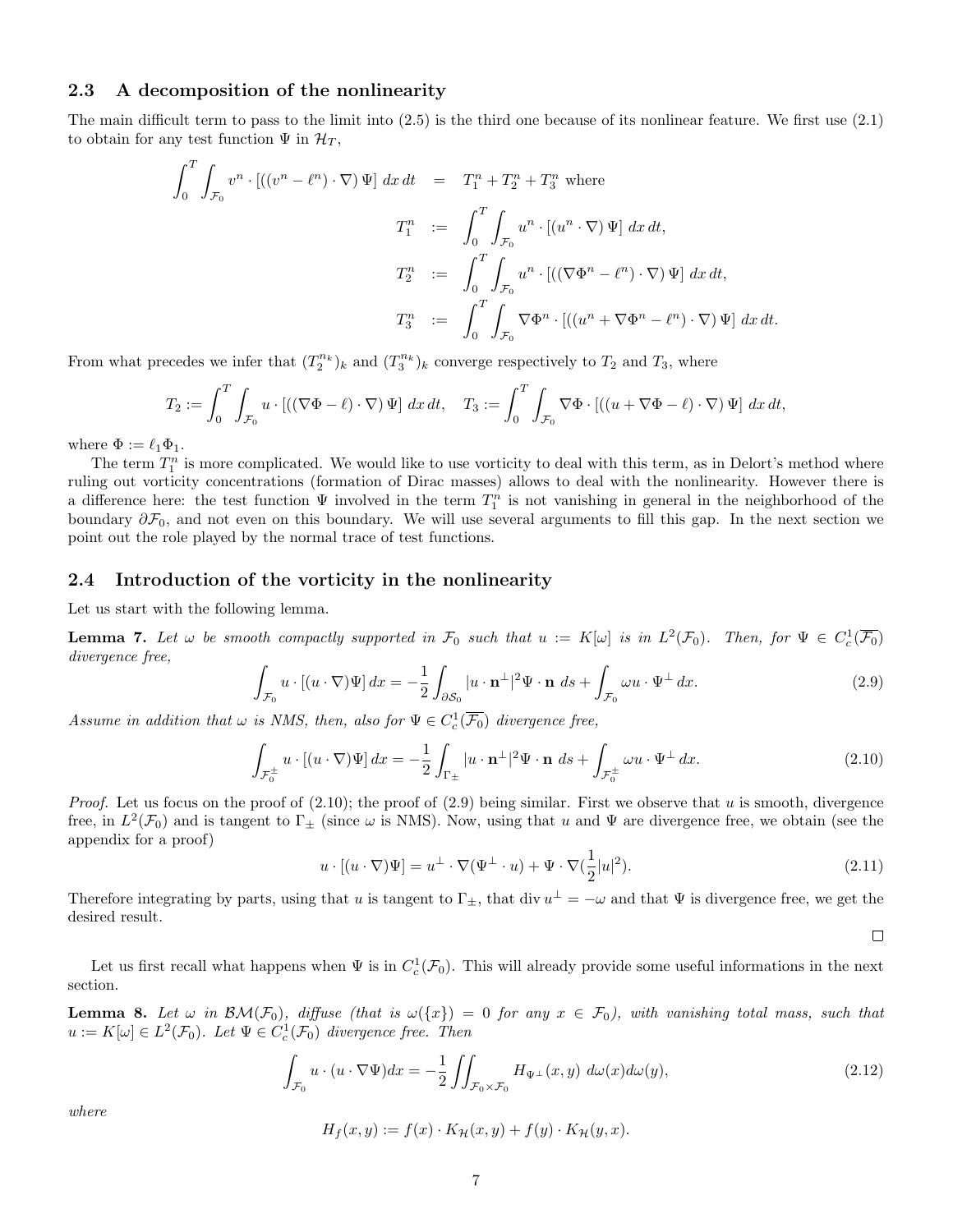When  $\omega$  is smooth, the previous lemma follows from Lemma 7: it suffices to plug the definition of the Biot-Savart operator in the second term of the right hand side of (2.9) and to symmetrize. The gain of this symmetrization is that the auxiliary function  $H_f(x, y)$  is bounded, whereas the Biot-Savart kernels  $K(x, y)$  and  $K_{\mathcal{H}}(x, y)$  are not. More precisely it also follows from the analysis in [16] that:

**Proposition 9.** There exists a constant  $M_2$  depending only on  $\mathcal{F}_0$  such that for any  $f \in C_c^1(\mathcal{F}_0;\mathbb{R}^2)$ ,

$$
|H_f(x,y)| \leqslant M_2 \|f\|_{W^{1,\infty}(\mathcal{F}_0)} \quad \forall x, y \in \mathcal{F}_0, \ x \neq y. \tag{2.13}
$$

Proposition 9 is also true if one substitutes  $K(x, y)$  to  $K_{\mathcal{H}}(x, y)$  in the definition of  $H_f$  above. However the choice of  $K_H(x, y)$  seems better since it implies the extra property that for any  $f \in C_c^1(\mathcal{F}_0; \mathbb{R}^2)$ ,  $H_f$  is tending to 0 at infinity, thanks to  $(1.14)$ .

Using this, one infers that Lemma 8 also holds true for any diffuse measure by a regularization process. Let us refer again here to [16] for more details, or to the sequel of this paper where we will slightly extend this.

### 2.5 Temporal estimate of the fluid

We have the following.

**Lemma 10.** There exists a subsequence  $(\bar{v}^{n_k})_k$  of  $(\bar{v}^n)_n$  which converges to  $\bar{v}$  in  $C([0,T]; \mathcal{H}-w)$ , and such that  $(\omega^{n_k})_k$ of  $(\omega^n)_n$  converges to  $\omega := \text{curl } v$  in  $C([0,T]; \mathcal{BM}(\mathcal{F}_0) - w^*)$ .

*Proof.* Let us consider a divergence free vector field  $\Psi$  in  $C_c^{\infty}(\mathcal{F}_0)$ , so that

$$
\int_{\mathcal{F}_0} \Psi \cdot \partial_t v^n dx = (\Psi, \partial_t \overline{v}^n)_{\rho} = T_1^n + T_2^n + T_3^n,
$$

where, thanks to Lemma 8,

$$
T_1^n := -\frac{1}{2} \iint_{\mathcal{F}_0 \times \mathcal{F}_0} H_{\Psi^\perp}(x, y) \, \omega^n(x) \omega^n(y) dx dy.
$$

We can infer from Proposition 9 and (2.2) that

$$
\big|\int_{\mathcal{F}_0}\Psi\cdot\partial_t v^n dx\big|\leqslant C\|\Psi\|_{H^1\cap W^{1,\infty}(\mathcal{F}_0)}.
$$

Moreover using that for any  $\phi \in C_c^{\infty}(\mathcal{F}_0)$  then  $\Psi = \nabla^{\perp} \phi$  is a divergence free vector field in  $C_c^{\infty}(\mathcal{F}_0)$ , we get

$$
\left|\int_{\mathcal{F}_0} \phi \cdot \partial_t \omega^n dx\right| = \left|\int_{\mathcal{F}_0} \Psi \cdot \partial_t v^n dx\right| \leqslant C \|\Psi\|_{H^1 \cap W^{1,\infty}(\mathcal{F}_0)} \leqslant C \|\phi\|_{H^2 \cap W^{2,\infty}(\mathcal{F}_0)}.
$$

It is therefore sufficient to use the Sobolev embedding theorem and the following version of the Aubin-Lions lemma with  $M > 2$  and with

1.  $X = L^2(\mathcal{F}_0)$ ,  $Y = H_0^M(\mathcal{F}_0)$ , the completion of  $C_c^{\infty}(\mathcal{F}_0)$  in the Sobolev space  $H^M(\mathcal{F}_0)$ , and  $f_n = v^n$ ; and with 2.  $X = C_0(\mathcal{F}_0)$  and  $Y = H_0^{M+1}(\mathcal{F}_0)$  and  $f_n = \omega^n$ .

**Lemma 11.** Let X and Y be two Banach spaces such that Y is dense in X and X is separable. Assume that  $(f_n)_n$ is a bounded sequence in  $L^{\infty}(0,T;X')$  such that  $(\partial_t f_n)_n$  is bounded in  $L^1(0,T;Y')$ . Then  $(f_n)_n$  is relatively compact in  $C([0,T];X'-w^*)$ .

The proof of Lemma 11 is given in appendix for sake of completeness.

A first consequence of the previous result is that we can pass to the limit the left hand side of (2.5): for any test function  $\Psi$  in  $\mathcal{H}_T$ , as  $k \to +\infty$ ,

$$
(\Psi(T,\cdot),\overline{v}^{n_{k}}(T,\cdot))_{\rho}-(\Psi(0,\cdot),\overline{v}^{n_{k}}_{0})_{\rho}\rightarrow (\Psi(T,\cdot),\overline{v}(T,\cdot))_{\rho}-(\Psi(0,\cdot),\overline{v}_{0})_{\rho}.
$$

 $\Box$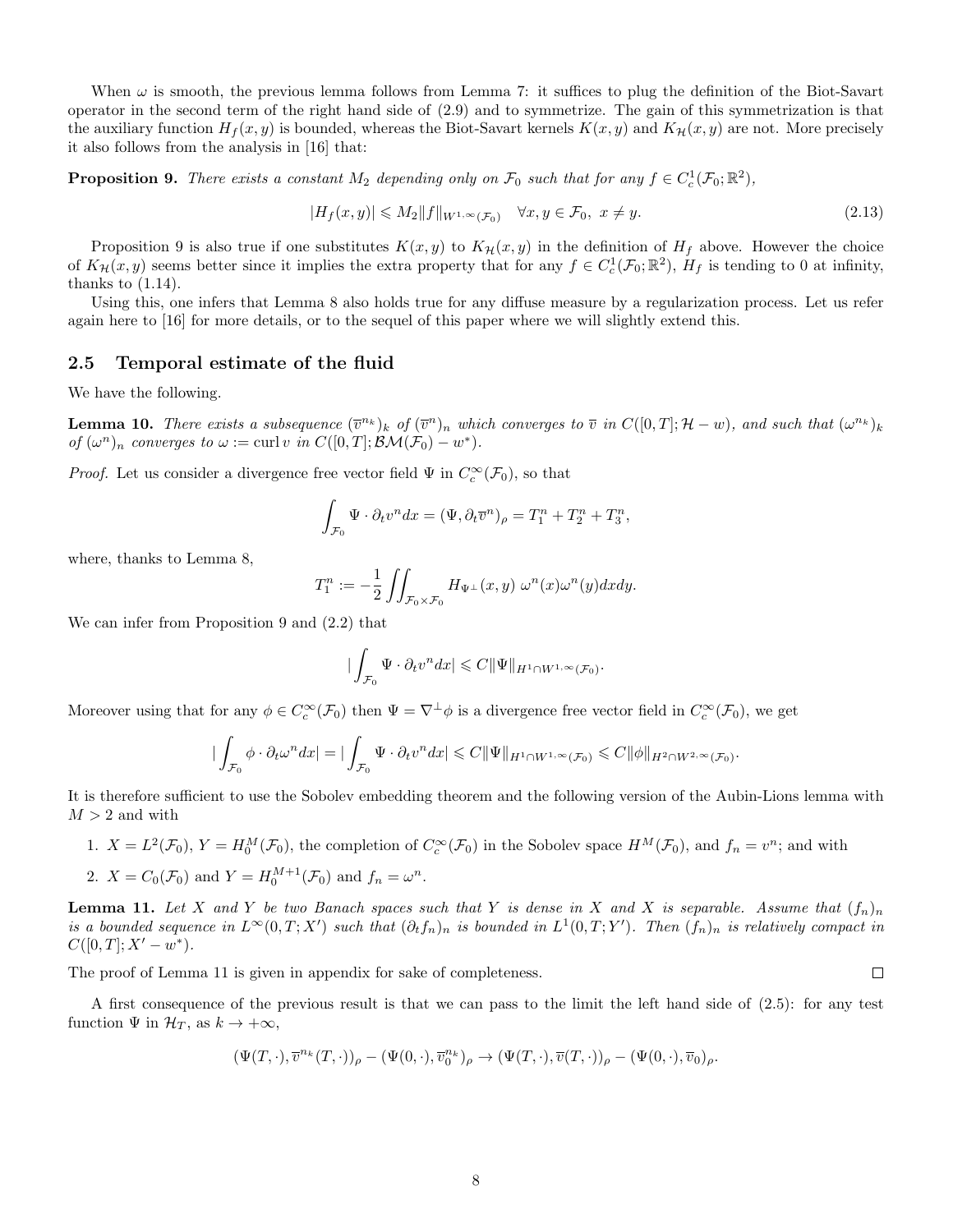### 2.6 Extension of the symmetrization process to tangent test functions

Let us go back to the issue of passing to the limit the equation (2.5) for a general test function  $\Psi$  in  $\mathcal{H}_T$ . The only remaining issue is to pass to the limit into the term involving  $T_1^n$ . We are going to use the following generalizations of Lemma 8 and Proposition 9.

**Proposition 12.** There exists a constant  $M_2$  depending only on  $\mathcal{F}_0$  such that (2.13) holds true for any  $f \in C_c^1(\overline{\mathcal{F}_0}; \mathbb{R}^2)$ normal to the boundary.

Proposition 12 can be proved thanks to the formula (1.13). Actually it can also be seen as a particular case of [11], Theorem 1. An extension to the case of several obstacles is given in [7].

Using Proposition 12, we can obtain the following.

**Lemma 13.** Let  $\omega$  in  $\mathcal{BM}(\overline{\mathcal{F}_0})$ , diffuse (that is  $\omega({x}) = 0$  for any  $x \in \overline{\mathcal{F}_0}$ ), with vanishing total mass, and such that  $u := K[\omega] \in L^2(\mathcal{F}_0)$ . Then for any  $\Psi \in C^1_{c,\sigma}(\overline{\mathcal{F}_0}),$ 

$$
\int_{\mathcal{F}_0} u \cdot (u \cdot \nabla \Psi) dx = -\frac{1}{2} \iint_{\overline{\mathcal{F}_0} \times \overline{\mathcal{F}_0}} H_{\Psi^\perp}(x, y) d\omega(x) d\omega(y).
$$
\n(2.14)

Proof. Let  $\Psi \in C^1_{c,\sigma}(\overline{\mathcal{F}_0})$ . By mollification there exists a sequence of smooth functions  $\omega^{\varepsilon}$ , with vanishing total mass, converging to  $\omega$  weakly\* in  $\mathcal{BM}(\overline{\mathcal{F}_0})$  and such that  $u^{\varepsilon} := K[\omega^{\varepsilon}]$  converges strongly to  $u$  in  $L^2(\mathcal{F}_0)$ . Moreover, for any  $\varepsilon$ , it follows from Lemma 7 that

$$
\int_{\mathcal{F}_0} u^\varepsilon \cdot (u^\varepsilon \cdot \nabla \Psi) \, dx = -\frac{1}{2} \iint_{\mathcal{F}_0 \times \mathcal{F}_0} H_{\Psi^\perp}(x, y) \omega^\varepsilon(x) \omega^\varepsilon(y) \, dx dy. \tag{2.15}
$$

As  $\varepsilon \to 0$ , the left-hand side (2.15) converges to the one of (2.14). On the other hand, we use the following lemma, borrowed from [3], with  $X = \overline{\mathcal{F}_0} \times \overline{\mathcal{F}_0}$ ,  $\mu_{\varepsilon} = \omega^{\varepsilon} \otimes \omega^{\varepsilon}$ ,  $f = H_{\Psi^{\perp}}$ ,  $F = \{(x, x)/\ x \in \overline{\mathcal{F}_0}\}$ , to pass to the limit the right hand side.

**Lemma 14.** Let X be a locally compact metric space. Let  $(\mu_{\varepsilon})_{\varepsilon\in(0,1)}$  be a sequence in  $\mathcal{BM}(X)$  converging, as  $\varepsilon \to 0$  to  $\mu$ weakly\* in  $\mathcal{BM}(X)$  and  $(\nu_{\varepsilon})_{\varepsilon}$  be a sequence in  $\mathcal{BM}_+(X)$  converging to  $\nu$  weakly\* in  $\mathcal{BM}(X)$ , with, for any  $\varepsilon, |\mu_{\varepsilon}| \leq \nu_{\varepsilon}$ . Let F be a closed subset of X with  $\nu(F) = 0$ . Let f be a Borel bounded function on X, continuous on  $X \setminus F$  and such that

$$
\forall \eta > 0, \quad \exists K \subset X \mid |f| \leqslant \eta \text{ on } X \setminus K. \tag{2.16}
$$

 $\Box$ 

Then  $\int_X f d\mu_{\varepsilon} \to \int_X f d\mu$  as  $\varepsilon \to 0$ .

A proof of Lemma 14 is provided as an appendix for sake of completeness.

### 2.7 A slowly varying lift

Yet the test function  $\Psi$  in  $T_1^n$  is not normal to the boundary so that we still cannot apply Lemma 13. The following Lemma, which is somehow reminiscent of the fake layer constructed in [17], allows to correct this with an arbitrarily small collateral damage.

**Lemma 15.** Let  $\Psi \in H$ . Then there exists  $(\tilde{\Psi}^{\varepsilon})_{0<\varepsilon\leqslant1}$  some smooth compactly supported divergence free vector fields on  $\overline{\mathcal{F}_0}$  such that  $\tilde{\Psi}^{\varepsilon} = \ell_{\Psi}$  on  $\partial \mathcal{S}_0$  and such that  $\|\nabla \tilde{\Psi}^{\varepsilon}\|_{L^{\infty}(\mathcal{F}_0)} \to 0$  when  $\varepsilon \to 0^+.$ 

*Proof.* Let  $\xi$  be a smooth cut-off function from  $[0, +\infty)$  to  $[0, 1]$  with  $\xi(0) = 1$ ,  $\xi'(0) = 0$  and  $\xi(r) = 0$  for  $r \ge 1$ . Then define for  $x \in \overline{\mathcal{F}_0}$  and  $0 < \varepsilon \leq 1$ ,

$$
-\tilde{\Psi}^{\varepsilon}(t,x) := \nabla^{\perp}\Big(\xi(\varepsilon(|x|-1)) \ \ell_{\Psi}^{\perp} \cdot x)\Big) = \xi(\varepsilon(|x|-1)) \ell_{\Psi} + \Sigma^{\varepsilon}(\varepsilon x). \tag{2.17}
$$

where we have denoted, for  $X \in \mathbb{R}^2$  with  $|X| \geq \varepsilon$ ,

$$
\Sigma^{\varepsilon}(X):=\ell_{\Psi}^{\perp}\cdot X\,\xi'(|X|-\varepsilon)\frac{1}{|X|}X^{\perp}.
$$

It is not difficult to see that  $\Sigma^{\varepsilon}$  and  $\tilde{\Psi}^{\varepsilon}$  are smooth and compactly supported, and that  $(\Vert \Sigma^{\varepsilon}(\cdot)\Vert_{Lip(\mathcal{F}_0)})_{0<\varepsilon\leqslant 1}$  is bounded. Now that  $\tilde{\Psi}^{\varepsilon}$  is divergence free follows from the first identity in (2.17). Let us now use the second one. First it shows that for x in  $\partial \mathcal{F}_0$ , that is for  $|x| = 1$ ,  $\tilde{\Psi}^{\varepsilon}(x) = \ell_{\Psi}(x)$ . Finally, we infer from the chain rule that  $\|\nabla \tilde{\Psi}^{\varepsilon}\|_{L^{\infty}(\mathcal{F}_0)} \to 0$  when  $\varepsilon \to 0^+.$ □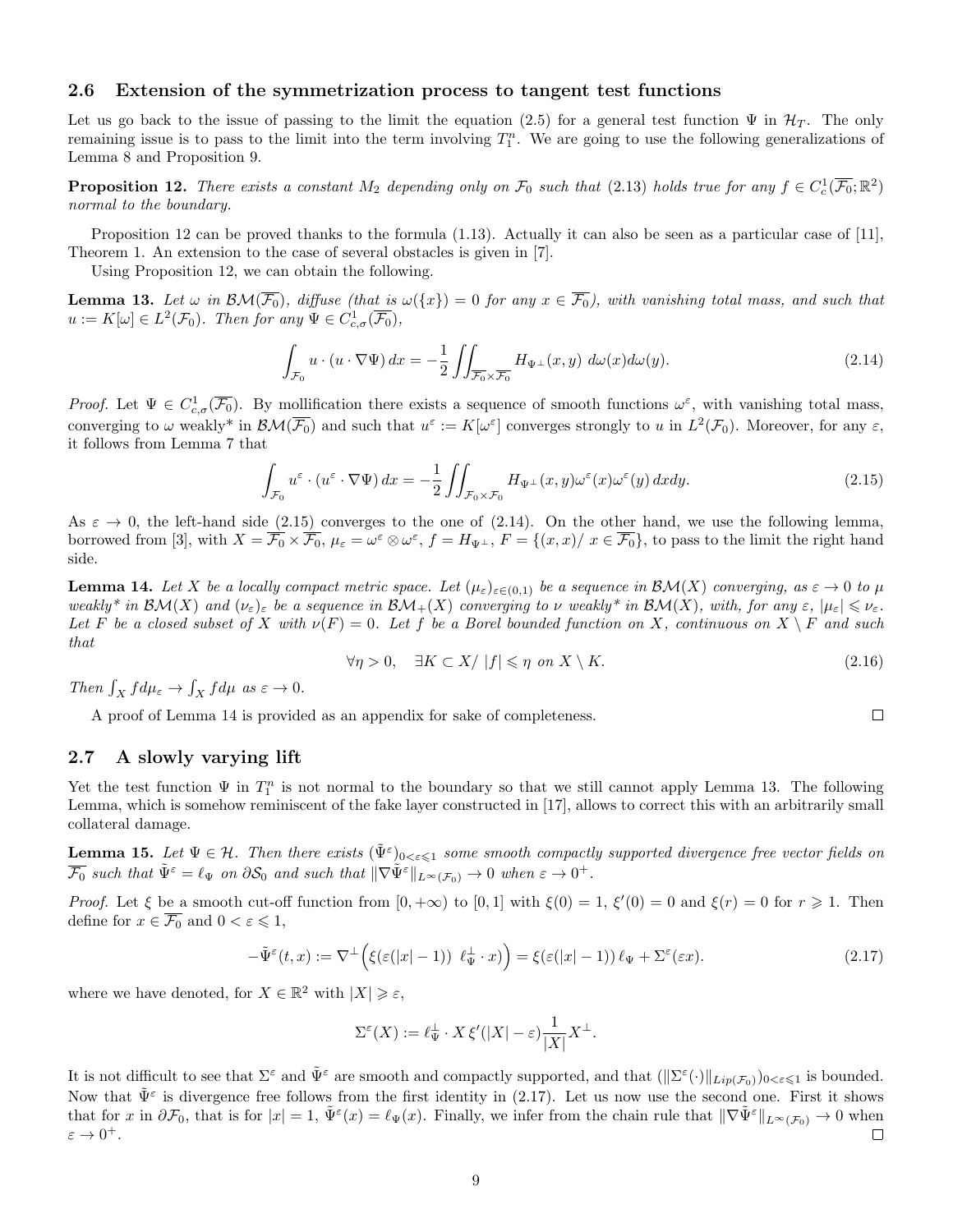Let  $\Psi$  be in  $\mathcal{H}_T$ . Lemma 15 provides a family  $(\tilde{\Psi}^{\varepsilon})_{0<\varepsilon\leqslant1}$ , the time t being here a harmless parameter. Let us also introduce

$$
\check{\Psi}^\varepsilon:=\Psi-\tilde{\Psi}^\varepsilon
$$

,

which is in  $C^1([0,T];\mathcal{H})$  and satisfies  $\check{\Psi}^\varepsilon \cdot \mathbf{n} = 0$  on  $\partial \mathcal{S}_0$ . We split  $T_1^n$  into  $T_1^n = \check{T}_1^{n,\varepsilon} + \tilde{T}_1^{n,\varepsilon}$  with

$$
\check{T}_1^{n,\varepsilon} := \int_0^T \int_{\mathcal{F}_0} u^n \cdot \left[ (u^n \cdot \nabla) \check{\Psi}^\varepsilon \right] dx dt \text{ and } \tilde{T}_1^{n,\varepsilon} := \int_0^T \int_{\mathcal{F}_0} u^n \cdot \left[ (u^n \cdot \nabla) \tilde{\Psi}^\varepsilon \right] dx dt.
$$

We are going to prove that  $T_1^n$  converges to  $T_1 = \check{T}_1^{\varepsilon} + \tilde{T}_1^{\varepsilon}$  with

$$
\check{T}_1^{\varepsilon} := \int_0^T \int_{\mathcal{F}_0} u \cdot \left[ (u \cdot \nabla) \check{\Psi}^{\varepsilon} \right] dx dt, \quad \tilde{T}_1^{\varepsilon} := \int_0^T \int_{\mathcal{F}_0} u \cdot \left[ (u \cdot \nabla) \tilde{\Psi}^{\varepsilon} \right] dx dt.
$$

Thanks to (2.2) and Lemma 15,  $\limsup_n |\tilde{T}_1^{n,\varepsilon}| + |\tilde{T}_1^{\varepsilon}| \to 0$  when  $\varepsilon \to 0^+$ , so that in order to achieve the proof of Theorem 3 it is sufficient to prove that for  $\varepsilon > 0$ ,

$$
\check{T}_1^{n,\varepsilon} \to \check{T}_1^{\varepsilon} \text{ when } n \to \infty. \tag{2.18}
$$

Actually we are going to first prove that for  $\varepsilon > 0$ , when  $n \to \infty$ ,

$$
\int_0^T \iint_{\overline{\mathcal{F}_0} \times \overline{\mathcal{F}_0}} H_{(\check{\Psi}^{\varepsilon})^{\perp}}(x, y) \, \omega^n(t, x) \omega^n(t, y) dx dy dt \to \int_0^T \iint_{\overline{\mathcal{F}_0} \times \overline{\mathcal{F}_0}} H_{(\check{\Psi}^{\varepsilon})^{\perp}}(x, y) \, d\omega_t(x) d\omega_t(y) dt,
$$
\n(2.19)

and that the measure  $\omega_t := \omega(t, \cdot)$  is diffuse for almost every time  $t \in (0, T)$ . Then we will apply Lemma 13 to  $f = (\check{\Psi}^{\varepsilon})^{\perp}$ to get

$$
\check{T}_1^{n,\varepsilon} = -\frac{1}{2} \int_0^T \iint_{\overline{\mathcal{F}_0} \times \overline{\mathcal{F}_0}} H_{(\check{\Psi}^{\varepsilon})^\perp}(x,y) \,\omega^n(t,x) \omega^n(t,y) dx dy dt \text{ and } \check{T}_1^{\varepsilon} = -\frac{1}{2} \int_0^T \iint_{\overline{\mathcal{F}_0} \times \overline{\mathcal{F}_0}} H_{(\check{\Psi}^{\varepsilon})^\perp}(x,y) \,d\omega_t(x) d\omega_t(y) dt,
$$

and this will prove (2.18).

Now, in order to prove (2.19) we would like to proceed as in the convergence part of the proof of Lemma 13. However there are some extra difficulties in particular because of the time dependence. We will proceed in three steps.

### 2.8 Non-concentration of the vorticity up to the boundary

Here we are going to prove a result of non-concentration of the vorticity up to the boundary. We will here also follow closely [11]. We first isolate the following identity which will be useful twice in the sequel.

**Lemma 16.** Let  $\phi$  be a smooth function on  $\overline{\mathcal{F}_{0,+}}$  with bounded derivatives up to second order. Then

$$
\int_{\mathcal{F}_{0,+}} \phi \partial_t \omega^n dx = \frac{1}{2} \int_{\Gamma_+} |u \cdot \mathbf{n}^\perp|^2 \nabla \phi \cdot \mathbf{n}^\perp ds - \int_{\mathcal{F}_{0,+}} u^n \cdot \left[ (u^n \cdot \nabla) \Psi \right] dx + \int_{\mathcal{F}_{0,+}} \nabla \phi \cdot (\ell_1^n \nabla \Phi_1 - \ell^n) \omega^n dx,\tag{2.20}
$$

where  $\Psi := \nabla^{\perp} \phi$ .

Proof. Using Eq. (2.4) and an integration by parts, we have

$$
\partial_t \int_{\mathcal{F}_{0,+}} \phi \omega^n = \int_{\mathcal{F}_{0,+}} \phi \partial_t \omega^n dx = - \int_{\mathcal{F}_{0,+}} \phi (v^n - \ell^n) \cdot \nabla \omega^n dx = \int_{\mathcal{F}_{0,+}} \nabla \phi \cdot (v^n - \ell^n) \omega^n dx.
$$

Using now the decomposition (2.1) we get

$$
\partial_t \int_{\mathcal{F}_{0,+}} \phi \omega^n \, dx = I_1^n + I_2^n,\tag{2.21}
$$

where

$$
I_1^n := \int_{\mathcal{F}_{0,+}} \nabla \phi \cdot u^n \omega^n \, dx \text{ and } I_2^n := \int_{\mathcal{F}_{0,+}} \nabla \phi \cdot (\ell_1^n \nabla \Phi_1 - \ell^n) \omega^n \, dx.
$$

Using Lemma 7 with  $\Psi := \nabla^{\perp} \phi$ , we get

$$
I_1^n = \frac{1}{2} \int_{\Gamma_+} |u \cdot \mathbf{n}^\perp|^2 \nabla \phi \cdot \mathbf{n}^\perp ds - \int_{\mathcal{F}_{0,+}} u^n \cdot \left[ (u^n \cdot \nabla) \Psi \right] dx.
$$

 $\Box$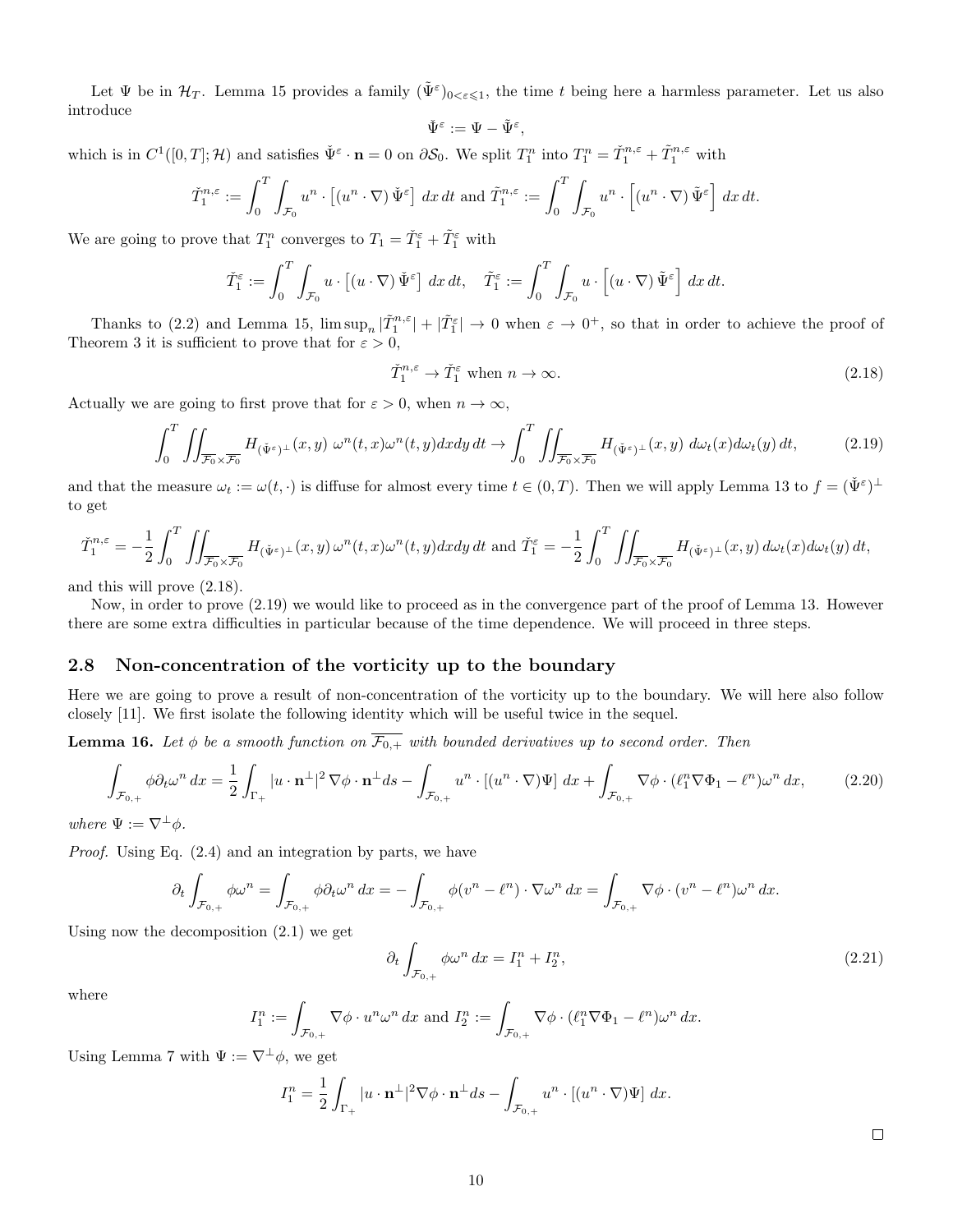We first use the previous identity to obtain the following estimate.

**Lemma 17.** Let  $\phi$  be a smooth function on  $\overline{\mathcal{F}_{0+}}$  with bounded derivatives up to second order. Then there exists  $C > 0$ which depends only on  $\phi$ , on  $\|\overline{v}_0^n\|_{\rho}$  and on  $\|\omega_0^n\|_{L^1(\mathcal{F}_0)}$  such that

$$
\frac{1}{2} \int_0^T \int_{\Gamma_+} |u^n \cdot \mathbf{n}^\perp|^2 \nabla \phi \cdot \mathbf{n}^\perp ds \, dt \leqslant C.
$$

Proof. We integrate in time (2.21) to get

$$
\frac{1}{2}\int_0^T \int_{\Gamma_+} |u^n \cdot \mathbf{n}^\perp|^2 \nabla \phi \cdot \mathbf{n}^\perp ds \, dt \leqslant -\int_0^T I_2^n \, dt + \int_{\mathcal{F}_{0,+}} \phi \omega^n(T, \cdot) \, dx - \int_{\mathcal{F}_{0,+}} \phi \omega_0^n \, dx + \int_0^T \int_{\mathcal{F}_{0,+}} u^n \cdot \left[ (u^n \cdot \nabla) \Psi \right] \, dx \, dt.
$$
\nthe remains to use trivial bounds and (2.2)-(2.3) to conclude.

It remains to use trivial bounds and (2.2)-(2.3) to conclude.

Using a smooth perturbation of  $arctan(x_1)$  instead of  $\phi$  yields that there exists  $C > 0$  such that for any n,

$$
\int_0^T \int_{\Gamma_+} \frac{1}{1+x_1^2} |u^n \cdot \mathbf{n}^\perp|^2 ds \leq C. \tag{2.22}
$$

Then one infers from (2.2) and (2.22), following exactly the proof of Lemma 2 in [11], that for any compact  $K \subset \overline{\mathcal{F}_{0,+}}$ there exists  $C > 0$  such that for any  $0 < \delta < 1$ , for any n,

$$
\int_0^T \sup_{x \in K} \int_{B(x,\delta) \cap \mathcal{F}_{0,+}} |\omega^n(t,y)| dy dt \leq C |\log \delta|^{-1/2}.
$$
\n(2.23)

Of course we can proceed similarly on  $\mathcal{F}_{0,-}$ .

### 2.9 Temporal estimate of the fluid up to the boundary

Using again the identity (2.20), together with (2.22) and some trivial bounds we obtain that  $(\partial_t \omega^n)_n$  is bounded in  $L^1(0,T;Y')$  with

$$
Y := \{ \phi \in C^2(\overline{\mathcal{F}}_0) / \phi, (1 + x_1^2) \nabla \phi \text{ and } \nabla^2 \phi \text{ are bounded} \},
$$

endowed with the norm

$$
\|\phi\|_{Y} := \sup_{x \in \overline{\mathcal{F}}_{0}} \Big( |\phi(x)| + (1 + x_1^2) |\nabla \phi(x)| + |\nabla^2 \phi(x)| \Big).
$$

Therefore thanks to Lemma 11 we obtain that  $(\omega^n)_n$  is relatively compact in  $C([0,T]; \mathcal{BM}(\overline{\mathcal{F}_0}) - w^*).$ 

As a first consequence (2.6), (2.7) and  $u = K[\omega]$  hold true for any t in [0, T]. Moreover since the vorticities  $\omega^n$  are NMS, we also have that the sequence  $(|\omega^n|)_n$  is relatively compact in  $C([0,T]; \mathcal{BM}_+(\overline{\mathcal{F}_0})-w^*)$ , there exists a subsequence which converges weakly<sup>\*</sup> to, say,  $\sigma$ .

Thus there exists a subsequence  $(\omega^{n_k} \otimes \omega^{n_k})_k$  which converges to  $\omega \otimes \omega$  in  $C([0,T]; \mathcal{BM}(\overline{\mathcal{F}_0} \times \overline{\mathcal{F}_0}) - w^*)$  and such that  $(|\omega^{n_k}| \otimes |\omega^{n_k}|)_k$  converges to  $\sigma \otimes \sigma$  in  $C([0,T]; \mathcal{BM}_+(\overline{\mathcal{F}_0} \times \overline{\mathcal{F}_0}) - w^*).$ 

### 2.10 End of the proof of Theorem 3

In order to achieve the proof of Theorem 3 let us now prove that (2.19) holds true. Using Fatou's lemma we deduce from (2.23) that  $\sup_{x \in \overline{\mathcal{F}_0}} \sigma(t, \{x\}) = 0$  for any t in  $[0, T]$ . Thus if we denote by  $F := \{(x, x) / x \in \overline{\mathcal{F}_0}\}$  then  $(\sigma \otimes \sigma)(t, F) = 0$ for any t in [0, T]. Using Proposition 12 and the following time-dependent variant of Lemma 14 with  $X = \overline{\mathcal{F}_0} \times \overline{\mathcal{F}_0}$ ,  $\mu^{n_k} = \omega^{n_k} \otimes \omega^{n_k}, \, \nu^{n_k} = |\omega^{n_k}| \otimes |\omega^{n_k}|, \, f = H_{(\check{\Psi}^{\varepsilon})^{\perp}},$  we obtain (2.19).

**Lemma 18.** Let X be a locally compact metric space and  $T > 0$ . Let

- $(\mu^n)_{n\in(0,1)}$  be a sequence in  $C([0,T];\mathcal{BM}(X))$  converging, as  $n\to+\infty$  to  $\mu$  in  $C([0,T];\mathcal{BM}(X)-w^*)$  and  $(\nu^n)_n$ be a sequence in  $C([0,T]; \mathcal{BM}_+(X))$  converging to v in  $C([0,T]; \mathcal{BM}_+(X) - w^*)$ , with, for any  $n \in \mathbb{N}$ , for any  $t \in [0, T], \, |\mu^n(t, \cdot)| \leqslant \nu^n(t, \cdot),$
- F be a closed subset of X with  $\nu(t, F) = 0$  for any t in [0, T],
- f be a Borel bounded function on  $[0, T] \times X$ , continuous on  $[0, T] \times (X \setminus F)$  and such that

 $\forall \varepsilon > 0$ ,  $\exists K \subset X / |f| \leq \varepsilon$  on  $[0, T] \times (X \setminus K)$ .

Then  $\int_0^T \int_X f(x) d\mu_t^n(x) dt \to \int_0^T \int_X f(x) d\mu_t(x) dt$  as  $n \to +\infty$ .

The proof of Lemma 18 follows the one of Lemma 14 and we will therefore skip it.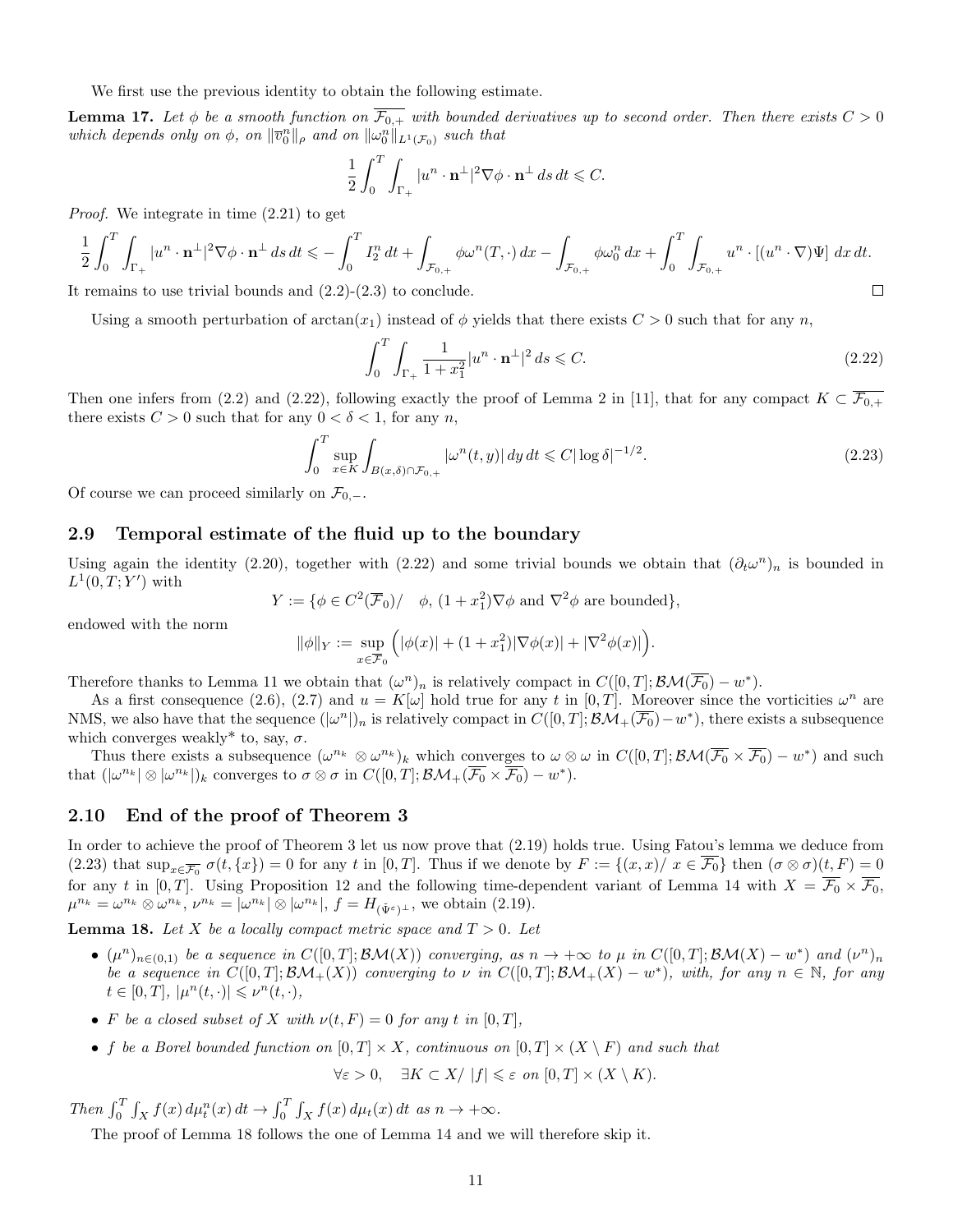# 3 Proof of Theorem 5

As the proof of Theorem 5 will follow quite closely the one of Theorem 3, we will only outline the differences. The first observation is that, since  $\ell_0 = 0$ , the energy inequality guaranteed by Theorem 3 reads

$$
m(\ell^m)^2(t,\cdot) + \int_{\mathcal{F}_0} v^m(t,\cdot)^2 dx \leq \int_{\mathcal{F}_0} v_0^2 dx.
$$
 (3.1)

Therefore  $(\ell^m)_m$  converges to 0 in  $L^{\infty}(0,T)$  as m goes to  $+\infty$ .

Then proceeding as in Section 2.2 we obtain that  $(\ell^m)_m$  converges to 0 in  $W^{1,\infty}([0,T])$  as m goes to  $+\infty$ .

The inequality (3.1) also provides that  $(v^m)_m$  is bounded in  $L^{\infty}(0,T; L^2_{\sigma}(\mathcal{F}_0))$  so that there exists a subsequence  $(v^{m_k})_k$  converges in  $L^{\infty}(0,T; L^2_{\sigma}(\mathcal{F}_0))$  weak\* to v.

Let us now prove that v is a weak solution of  $(1.22)$ – $(1.25)$  in  $[0,T]$ . Let us consider  $\Psi \in C_{c,\sigma}^1([0,T] \times \overline{\mathcal{F}}_0)$ . Then extending  $\Psi$  by 0 in  $\mathcal{S}_0$ , we observe that  $\Psi \in \mathcal{H}_T$  so that, for any  $k \in \mathbb{N}$ ,

$$
\int_{\mathcal{F}_0} \Psi(T, \cdot) \cdot \overline{v}^{m_k}(T, \cdot) dx - \int_{\mathcal{F}_0} \Psi(0, \cdot) \cdot \overline{v}_0^{m_k} dx = \int_0^T \frac{\partial \Psi}{\partial t} \cdot \overline{v}^{m_k} dx dt + \int_0^T \int_{\mathcal{F}_0} v^{m_k} \cdot [((v^{m_k} - \ell_{v^{m_k}}) \cdot \nabla) \Psi] dx dt. \tag{3.2}
$$

The last term can be split as in Section 2.3 in

$$
\int_0^T \int_{\mathcal{F}_0} v^m \cdot ((v^m - \ell^m) \cdot \nabla) \Psi \, dx \, dt = T_1^m + T_2^m + T_3^m \text{ where}
$$
  

$$
T_1^m := \int_0^T \int_{\mathcal{F}_0} u^m \cdot [(u^m \cdot \nabla) \Psi] \, dx \, dt,
$$
  

$$
T_2^m := \int_0^T \int_{\mathcal{F}_0} u^m \cdot [((\nabla \Phi^m - \ell^m) \cdot \nabla) \Psi] \, dx \, dt,
$$
  

$$
T_3^m := \int_0^T \int_{\mathcal{F}_0} \nabla \Phi^m \cdot [(u^m + \nabla \Phi^m - \ell^m) \cdot \nabla) \Psi] \, dx \, dt.
$$

We can already deduce from what precedes that  $(T_2^{m_k})_k$  and  $(T_3^{m_k})_k$  converge to 0.

Next we observe that the vorticities  $\omega^m$  given by Theorem 3 are diffuse and satisfy for any  $t \in [0, T]$ ,  $\|\omega^m(t, \cdot)\|_{\mathcal{BM}(\overline{\mathcal{F}_0})} \leq$  $\|\omega_0\|_{\mathcal{BM}(\mathcal{F}_0)}$ . Moreover the temporal estimates of Sections 2.2 and 2.9 and the non-concentration estimate of Section 2.8 are uniform in the limit  $m \to +\infty$ , so that we can proceed as in the proof of Theorem 3 in order to prove that, up to a subsequence,  $(v^{m_k})_k$  converges in  $C([0,T]; L^2_\sigma(\mathcal{F}_0) - w)$  to v, which entails that the first term of the left hand side of (3.2) converges to the first term of the left hand side of (1.26), and that  $T_1^{m_k}$  converges to the last term of (1.26) when k goes to  $+\infty$ . Actually the proof is even a little bit simplified since the test function  $\Psi$  is tangent to the boundary so that the lift of Section 2.7 is not necessary here.

# Appendix

### Proof of  $(2.11)$

Let us denote by  $L := -\Psi \cdot \nabla (\frac{1}{2}|u|^2) + u \cdot [(u \cdot \nabla)\Psi]$  and by  $R := u^{\perp} \cdot \nabla (\Psi^{\perp} \cdot u)$ . We extend L and R into

$$
L = \sum_{i=1}^{8} L_i = -\Psi_1 u_1 \partial_1 u_1 - \Psi_1 u_2 \partial_1 u_2 - \Psi_2 (\partial_2 u_2) u_2 - \Psi_2 (\partial_2 u_1) u_1 + u_1^2 \partial_1 \Psi_1 + u_1 u_2 \partial_1 \Psi_2 + u_1 u_2 \partial_2 \Psi_1 + u_2^2 \partial_2 \Psi_2,
$$
  
\n
$$
R = \sum_{i=1}^{8} R_i = u_2 (\partial_1 \Psi_2) u_1 + u_2 \Psi_2 \partial_1 u_1 - u_2^2 \partial_1 \Psi_1 - u_2 \Psi_1 \partial_1 u_2 - u_1^2 \partial_2 \Psi_2 - u_1 \Psi_2 \partial_2 u_1 + \Psi_1 u_2 \partial_2 u_2 + u_1 u_2 \partial_2 \Psi_1,
$$

and observe that  $L_1 = R_7$ ,  $L_2 = R_4$ ,  $L_3 = R_2$ ,  $L_4 = R_6$ ,  $L_5 = R_5$ ,  $L_6 = R_1$ ,  $L_7 = R_8$ ,  $L_8 = R_3$ , where we use that u is divergence free for the first and third equalities, and that  $\Psi$  is divergence free for the fifth and last equalities.

### Proof of Lemma 11

We follow the strategy of Appendix C of [9]. Let  $\overline{B}(0,R)$  be a closed ball of X' containing all the values  $f_n(t)$  for all  $t \in [0,T]$ , for all  $n \in \mathbb{N}$ . Since X is separable, this ball is a compact metric space for the  $w^*$  topology. Indeed since Y is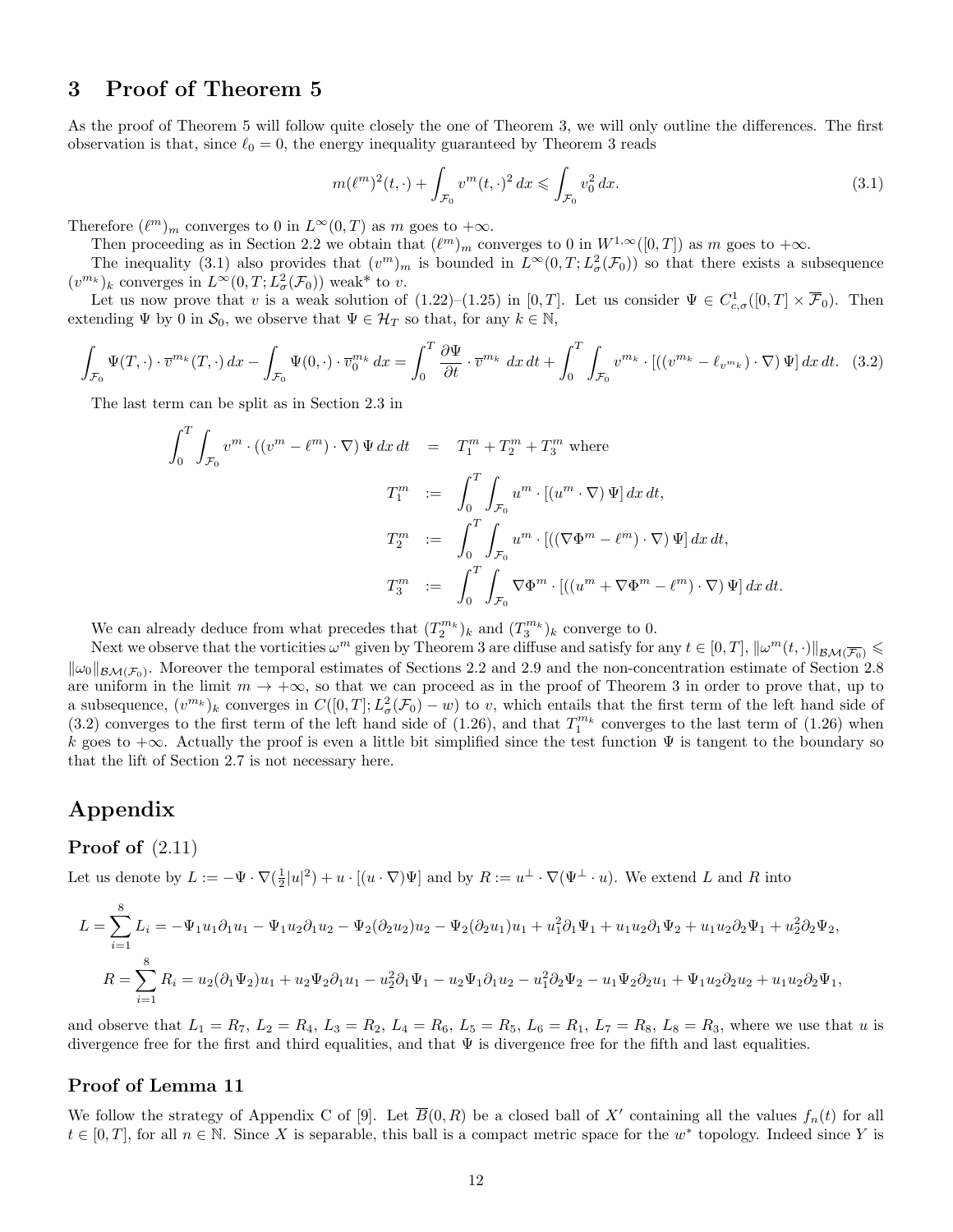dense in X, one distance for this topology is given as follows: let  $(\phi_j)_{j\geqslant 1}$  be a sequence of Y dense in X, and define, for  $f, g$  in  $\overline{B}(0, R)$ ,

$$
d(f,g):=\sum_{j\geqslant 1}\frac{1}{2^j}\frac{|_{X',X}|}{1+|_{X',X}|}.
$$

Let  $\varepsilon > 0$  and k such that  $\frac{1}{2^k} < \varepsilon$ . For any  $t, s \in [0, T]$ , for all  $n \in \mathbb{N}$ ,

$$
d(f_n(t), f_n(s)) \leqslant \sup_{1 \leqslant j \leqslant k} | < f_n(t) - f_n(s), \phi_j >_{X',X} | + \varepsilon.
$$

But using now that  $(\partial_t f_n)_n$  is bounded in  $L^1(0,T;Y')$  we get that

$$
\sup_{1 \le j \le k} | < f_n(t) - f_n(s), \phi_j >_{X',X} | \to 0 \text{ when } t - s \to 0.
$$

Therefore the sequence  $(f_n)_n$  is equicontinuous in  $C([0,T]; \overline{B}(0,R) - w^*)$ .

Thanks to the Arzela-Ascoli theorem we deduce the desired result.

### Proof of Lemma 14

Let us denote by  $I_{\varepsilon} := \int_X f d\mu_{\varepsilon} - \int_X f d\mu$ . Let  $\eta > 0$ . We are going to prove that for  $\varepsilon$  small enough,  $|I_{\varepsilon}| \leq 4\eta$ .

Let  $M := \nu(X) + \sup_{\varepsilon} \nu_{\varepsilon}(X)$  which is finite by the Banach-Steinhaus theorem. Using (2.16) we obtain that there exists a compact subset K of X such that  $|f| \leq \eta/M$  on  $X \setminus K$ . Let us decompose  $I_{\varepsilon}$  into  $I_{\varepsilon} = I_{\varepsilon}^1 + I_{\varepsilon}^2$  with

$$
I_{\varepsilon}^{1} := \int_{X \setminus K} f d\mu_{\varepsilon} - \int_{X \setminus K} f d\mu \text{ and } I_{\varepsilon}^{2} := \int_{K} f d\mu_{\varepsilon} - \int_{K} f d\mu.
$$

First we have  $|I_{\varepsilon}^1| \leqslant \eta$  thanks to the previous choice of K. It therefore remains to prove that for  $\varepsilon$  small enough,  $|I_{\varepsilon}^2| \leqslant 3\eta$ .

Now, let us introduce a smooth cut-off function  $\xi$  on  $\mathbb R$  such that  $\xi(x) = 1$  for  $|x| \leq 1$  and  $\xi(x) = 0$  for  $|x| \geq 2$ . We denote, for  $\delta > 0$  and  $x \in X$ ,  $\beta_{\delta}(x) := \xi(\frac{\text{dist}(x, F)}{\delta})$  $(\frac{x,F}{\delta})$ . We decompose  $I_{\varepsilon}^2$  into  $I_{\varepsilon}^2 = I_{\varepsilon,\delta}^3 + I_{\varepsilon,\delta}^4$ , where

$$
I_{\varepsilon, \delta}^3 := \int_K \beta_\delta f d\mu_\varepsilon - \int_K \beta_\delta f d\mu \text{ and } I_{\varepsilon, \delta}^4 := \int_K (1-\beta_\delta) f d\mu_\varepsilon - \int_K (1-\beta_\delta) f d\mu.
$$

We have

$$
|I_{\varepsilon,\delta}^3| \leq ||f||_{\infty} (\int_K \beta_\delta \, d\nu_\varepsilon + \int_K \beta_\delta \, d\nu) \leq 2||f||_{\infty} \int_K \beta_\delta \, d\nu + \eta
$$

for  $\varepsilon$  small enough, by weak-\* convergence. Since  $\nu(F) = 0$  there exists  $\delta > 0$  such that  $2||f||_{\infty} \int_K \beta_{\delta} d\nu \leq \eta$ .

Now using for this  $\delta$  that  $(1 - \beta_{\delta})f$  is continuous on X and that  $(\mu_{\varepsilon})_{\varepsilon}$  is converging to  $\mu$  weakly-\* in  $\mathcal{BM}(X)$ , we get  $|I^4_{\varepsilon,\delta}|\leqslant \eta$  for  $\varepsilon$  small enough.

Gathering all the estimates yields the result.

Acknowledgements. The author was partially supported by the Agence Nationale de la Recherche, Project CISIFS, grant ANR-09-BLAN-0213-02.

The author thanks the anonymous referee for indicating him an error in the first version of this paper.

### References

- [1] J.-M. Delort. Existence de nappes de tourbillon en dimension deux. J. Amer. Math. Soc., 4(3):553–586, 1991.
- [2] R. J. DiPerna, A. J. Majda. Concentrations in regularizations for 2-D incompressible flow. Comm. Pure Appl. Math. 40 (1987), no. 3, 301–345.
- [3] P. G´erard. R´esultats r´ecents sur les fluides parfaits incompressibles bidimensionnels (d'apr`es J.-Y. Chemin et J.-M. Delort). (French), Séminaire Bourbaki, Vol. 1991/92. Astérisque No. 206 (1992), Exp. No. 757, 5, 411-444.
- [4] O. Glass, C. Lacave and F. Sueur. On the motion of a small body immersed in a two dimensional incompressible perfect fluid. Preprint, 2011, arXiv:1104.5404. To appear in Bulletin de la SMF.